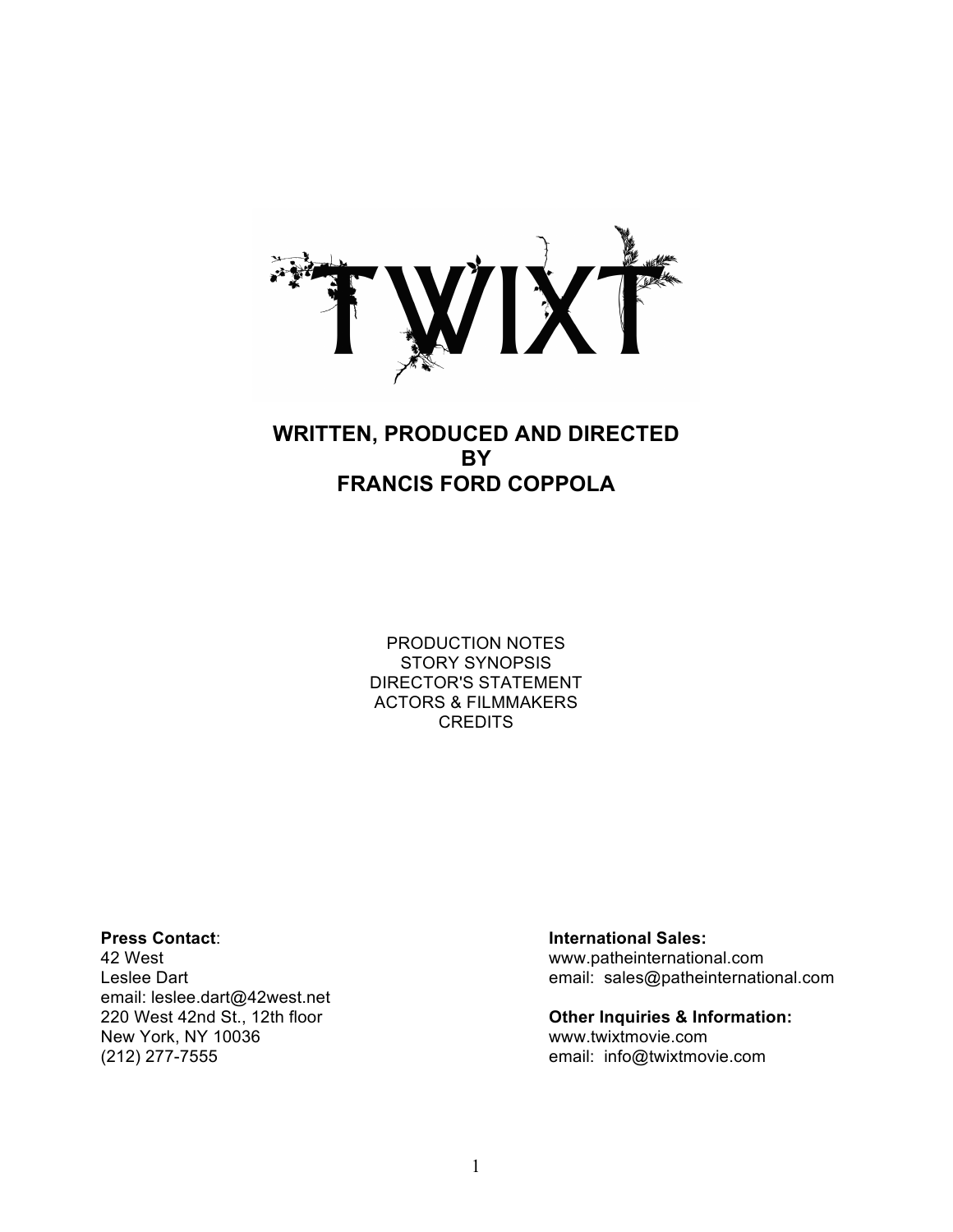#### **PRODUCTION NOTES**

#### Introduction

Filmmaking, at this stage of Francis Coppola's life, is as much adventure as artifact; as much about the journey as the end product. When he resumed making films in 2005, after an eight-year hiatus, he made three rules for himself. The work must be based upon his own original story; it must contain a personal component – something he didn't understand about himself, or his life; and it must be self-financed, which forces the budget to be limited and maximizes artistic freedom.

And so it was that on October 22, 2009 he found himself in Istanbul, in thrall to a dream.

The trip was exploratory – to assess the ancient city's suitability as a film location. He had made Youth Without Youth in Romania; Tetro in Argentina. He sought places which would interest him, and stretch his dollar. In this instance, he also needed a subject – provided, miraculously, by Morpheus.

"I dreamt I was in a dilapidated resort hall where I met a mischievous girl with crooked teeth covered by braces. While kidding around, she said she was a vampire. I was a little leery of her. We went into a house where people were talking about a grave where children were buried. Then she disappeared.

"This was a spooky place so I went outside. The girl came back, laughing and teasing me. I heard children's laughter and soon little kids came out of the house, followed by an old man. I peeked in the window and saw they were coming out of the grave. My dream had a mood of eerie, other-worldly reality. Even while dreaming I realized I was in a vampire story."

Aware of the dream's potential as a subject, he slipped back into the fantasy, conversing with Edgar Allan Poe and following the girl into a forest. He continued his flirtation with the girl but "realized her teeth were growing larger." After her jealous boyfriend appeared, he became quite anxious and, mercifully, was awakened by the call to prayer of a nearby mosque.

Having recently read Poe's entire oeuvre, to encounter him in a dream was hardly a surprise. "I wondered if there was something common to both Poe's life and mine? It seemed that we were both haunted by a little ghost. And while I immediately knew that Poe's ghost was his wife, Virginia, who died young, *who was mine*?"

The answer to that question is found within TWIXT. Using a writer's creative process as a framing device, the film merges elements of the horror and vampire genres with dollops of laugh-out-loud humor. Its characters are classic Gothic archetypes. Val Kilmer plays the isolated protagonist, in this case a writer on a book tour; Bruce Dern is the villain who's also something of a clown; Elle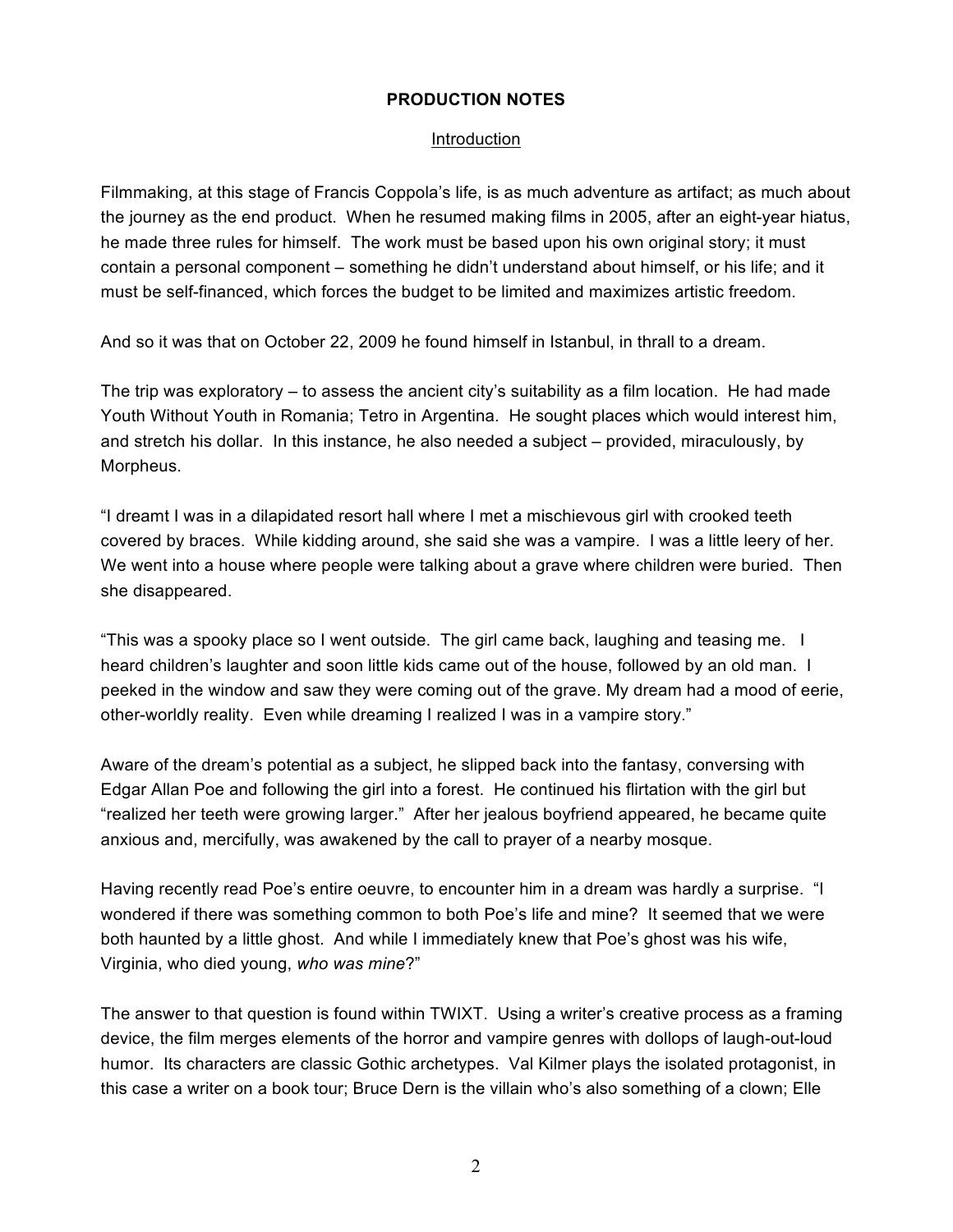Fanning is "V", the (not-so) innocent maiden; and Ben Chaplin is Edgar Allan Poe, guiding the writer through the bewildering alternate reality of his dream.

Anahid Nazarian and Fred Roos are executive producers. The cinematography is by Mihai Malaimare, Jr., the music by Osvaldo Golijov and Dan Deacon. Also appearing are Joanne Whalley, David Paymer, Anthony Fusco, Alden Ehrenreich, Don Novello, Bruce A. Miroglio and Lisa Biales.

### Antecedents & Influences

TWIXT is not Coppola's first sojourn into the Gothic. At the onset of his career, while working for Roger Corman, he directed *Dementia 13* (a.k.a. The Haunted and the Hunted) and in 1992 he made *Bram Stoker's Dracula*, a hugely successful interpretation of the classic novel. "I'm not especially interested in vampire stories but I do like Gothic romance," he comments. He has faint memories of a story he wrote long ago, about a writer who goes to a Salem-type town, encountering a ragamuffin who turns out to be the spirit of a woman burnt as a witch.

As the new film manifests, a writer's creative process is labyrinthine and tortuous, and made of many parts – new, old, real life and dreams.

Elements of Coppola's Istanbul dream were significantly incorporated into the screenplay which, he says, was also greatly influenced by the Nathaniel Hawthorne story, Young Goodman Brown, as well as multiple works by Poe - A Descent Into the Maelstrom, The Devil in the Belfry, Berenice et al. "As I read Poe's work, I felt his tortured soul become part of me. He turned the pain of his wife's death into countless stories and poems."

For Coppola, making a movie is like asking a question, and when it's finished, you get the answer. "The underlying theme of TWIXT is loss. I came to realize how responsible I felt for the death of my son. He asked me to go with him to a park where there were boats, and I didn't. I thought they were kids' boats, not speedboats. What I learned from this story was how in my heart I felt I could have prevented it -- if only I had been there..."

### **Familiars**

Executive Producer Fred Roos, who has worked with Coppola since *The Godfather*, has always played a key role in choosing the actors. Both men tend to look first at people whose work is quite familiar to them. "We cast Val Kilmer in *The Outsiders*," recalls Roos, "but he rejected our offer, preferring to do Shakespeare instead. We've met with him often over the years, trying to find the right role. The burnt-out writer, Hall Baltimore, suits him to a tee."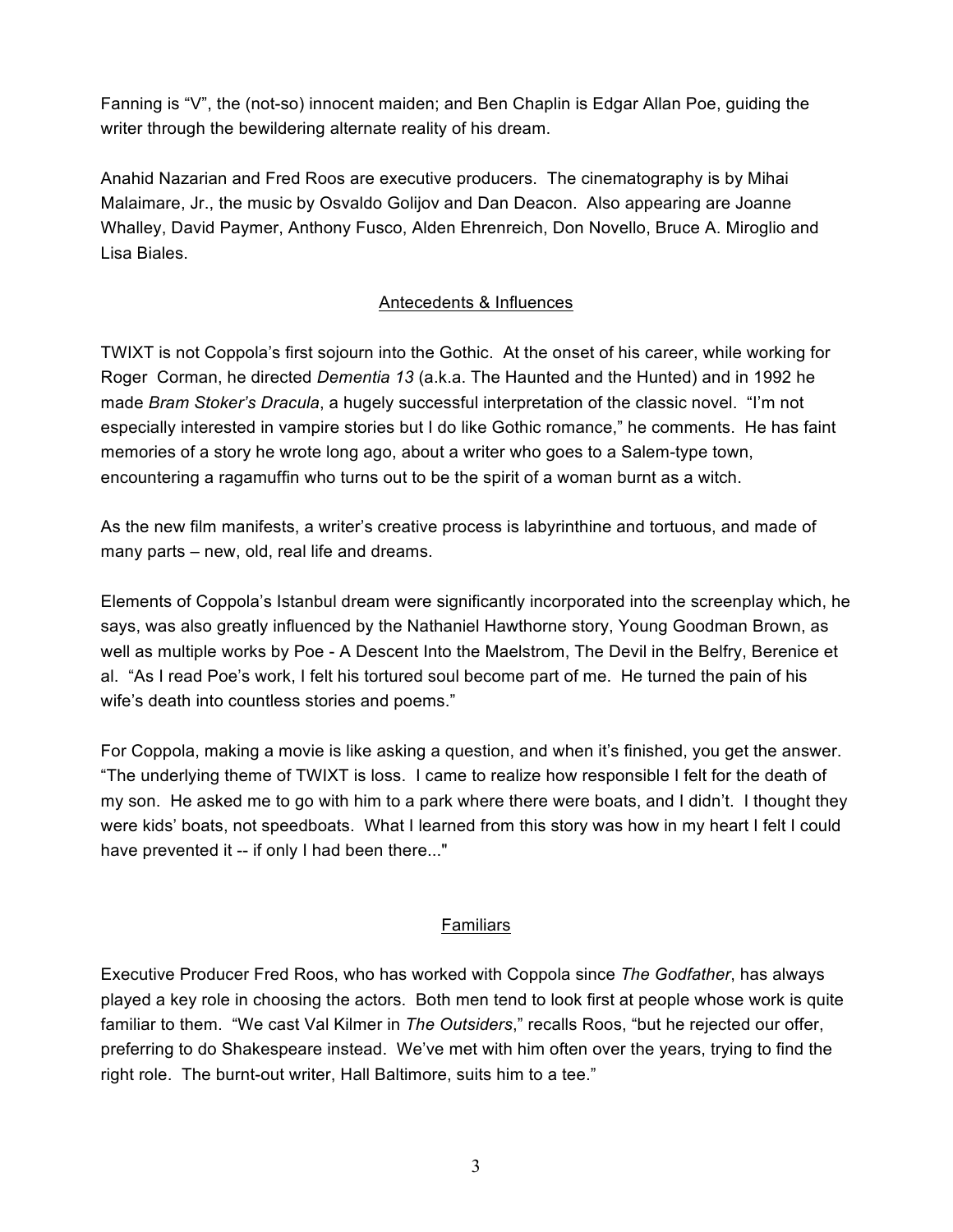Roos has known Bruce Dern since at least 1971, when he played the basketball coach in Jack Nicholson's *Drive, He Said*. "Francis was particularly interested in how he had changed as he grew older, and thought him well suited to play Bobby LaGrange, the buffoonish Sheriff with a dark past. Dern recently received an Emmy nomination for the HBO series, *Big Love*.

Elle Fanning co-starred in Sofia Coppola's 2010 film, *Somewhere*. "She's like family," says Roos, "we never considered anyone else." Elle subsequently appeared in the summer hit, *Super 8*.

Ben Chaplin, the British stage and screen actor, is a newcomer to the team. His remarkable resemblance to Edgar Allan Poe made him a shoo-in for the all-important role.

The crew included long-time artistic associates such as sound designer Richard Beggs and costume designer Marjorie Bowers. Cinematographer Milhai Malaimare, Jr., and production manager Adriana Rotaru, whom Coppola first met in Romania, also contributed to Youth Without Youth and Tetro. Noted composer Osvaldo Golijov provided music for the two earlier films. Newcomers include art director Jimmy DiMarcellis, editor Robert Schafer, and co-composer Dan Deacon.

#### Making the Film

TWIXT was shot over seven weeks in 2010/2011, within a 70-mile range of Francis Coppola's home in Northern California. The crew was small but sufficient, as was the budget. "I view a small budget as a liberation. In today's movie business, so many people have input that it would be hard to find agreement on a strange personal story like TWIXT."

Executive producer Anahid Nazarian, a Coppola associate since 1981, provides additional background. "We filmed in and around Napa and Lake Counties. The forest scenes and a number of interiors were shot on the Niebaum-Coppola Estate in Rutherford. Francis's own research library was used for the scene where Hall Baltimore researches the murder of the children. V's tomb, where the Pastor bricks her up, is an old wine cellar on the Estate. Francis has a small stage on which we built several sets – the motel room, sheriff's office, and the inside of the clock tower.

"The old Chickering Hotel and the Tavern were filmed at the historic Aetna Springs resort in Pope Valley. We were extremely fortunate to gain access to this spot. Aetna Springs is on the National Register of Historic Places and first welcomed visitors to its mineral springs in the late 1800s. It used to attract Hollywood celebrities and other notables but had fallen into disrepair – so it was perfect for us."

The town of Kelseyville became the film's Swann Valley. "The locals were very accommodating and of course we used many of them as 'extras.' The bottom half of the clock tower – a church –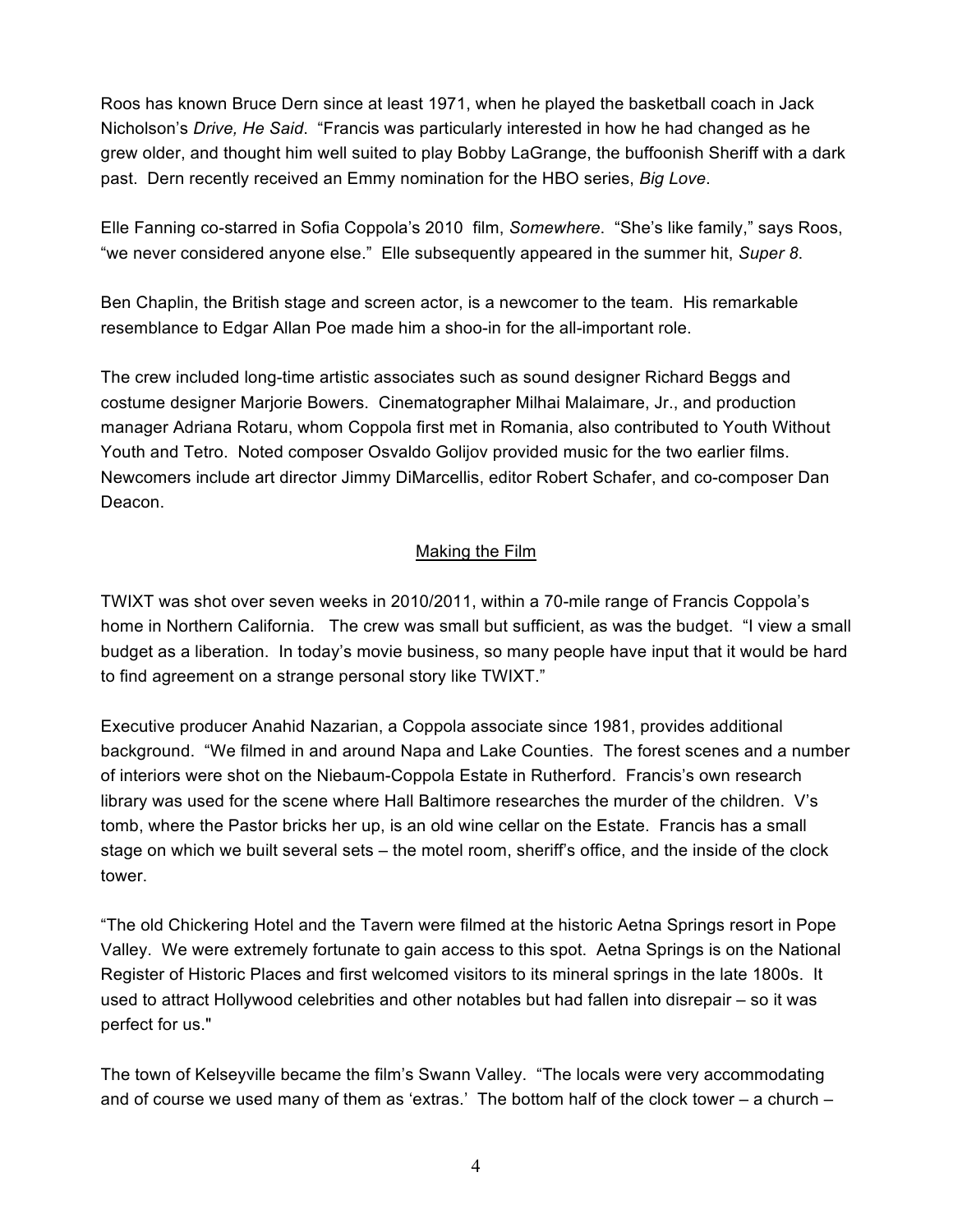was also filmed there. The top half with the seven clocks is a visual effect that was added in postproduction.

"A very unique location was the Sheriff's 'Bat house yard.' This is an actual working business called "The Woodpecker," in the town of Nice, run by a man who makes all of the birdhouses and bat houses himself. We didn't touch a thing there, just filmed it exactly as it was."

### Visual Style

Coppola began creating a distinct visual style for *Youth Without Youth*, refining it for both *Tetro* and TWIXT. The 'look' of these films is distinctly different from his baroque signature works such as *Apocalypse Now* and *Bram Stoker's Dracula*. He sees it as being more akin to *The Godfather*  trilogy.

"I decided to virtually stop moving the camera. In TWIXT it doesn't move at all except for five pans. I'm using a kind of visual technique that builds the scene with building blocks, on the theory that the audience doesn't particularly care how the film is shot. So my last three pictures have an absolute economy of camera movement.

"We wanted a special look for the dream sequences, which were shot day-for-night. After some experimentation, we decided to use an almost monochromatic steel-blue moonlight look, adding elements of color such as vivid red or gold. These created an eerie and beautiful night effect.

"For the realistic scenes – the town, library and anything featuring the Sheriff – we went for extremely classic camera work, to contrast with the dream sequences. There's a bit of a relation to *Rumble Fish* in that I used short lenses and both high and very low angles – the kind of very short, sharp focus attributed to Orson Welles and Greg Toland. However, the visual style of TWIXT is much more restrained.

"My feelings about 3D come from watching Abel Gance's silent film, *Napoleon*. The three-screen technique he called "polyvision" was the precedent for Hollywood's "Cinerama" of the early 1950s. In *Napoleon*, you almost forget there are three screens because the whole movie is on the center screen, except for the climax.

"Even though I enjoyed *Avatar*, I found the necessity of those glasses a bit tedious. I finally took them off and only put them on again when I realized some good 3D scenes were emerging. I find that when the whole movie is in 3D, you become used to it and it's not that much of a thrill. So I decided that TWIXT would be a normal movie except for a few scenes when the audience would put the glasses on."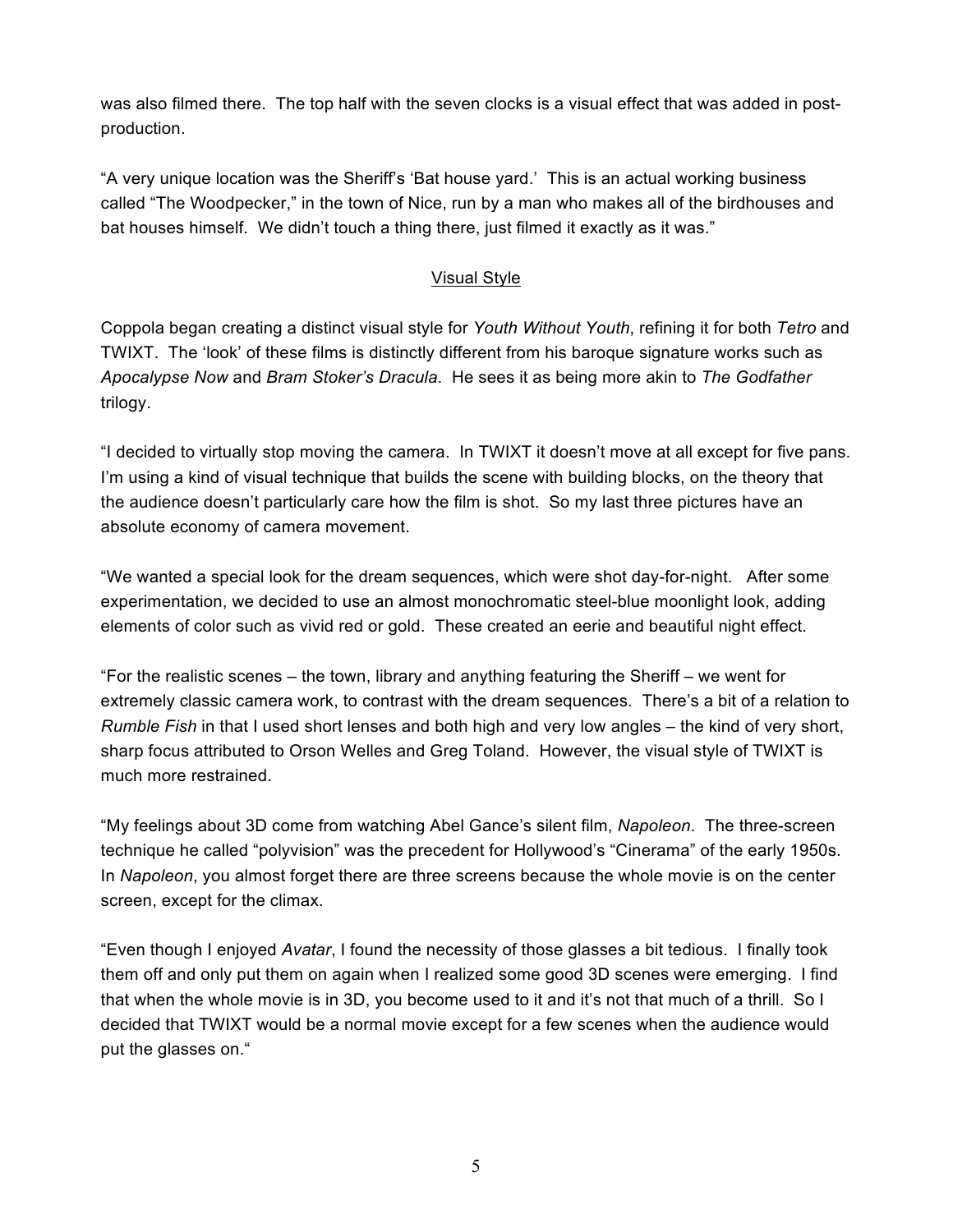#### **SYNOPSIS**

#### **BRIEF SYNOPSIS**

A writer with a career in decline arrives in a small town as part of his book tour and gets caught up in a murder mystery involving a young girl. That night in a dream, he is approached by a mysterious young ghost named V. He's unsure of her connection to the murder in the town, but is grateful for the story being handed to him. Ultimately he is led to the truth of the story, surprised to find that the ending has more to do with his own life than he could ever have anticipated.

#### **SYNOPSIS**

After arriving in a nondescript town on a book tour, writer Hall Baltimore (VAL KILMER) is immediately caught up in a murder mystery involving a ghostly young girl who calls herself "V" (ELLE FANNING). Drawn into the town's dark past by Sheriff Bobby LaGrange (BRUCE DERN), Hall accompanies him to the morgue where a sheeted figure lies - a stake protruding from her chest. "There's a story in it," promises the Sheriff, proposing a collaboration.

Hall is vulnerable to the Sheriff's entreaties. With his career in decline, his wife (JOANNE WHALLEY) hassling him for money, and his agent (DAVID PAYMER) warning him to stop writing about 'fog on the lake', he needs a good story. Poking around town, he learns that Edgar Allan Poe once visited the old Chickering Hotel. He locates the long-abandoned property where he finds an 1843 plaque dedicated to Poe – one of his literary heroes. "My respects, sir," he murmurs.

At his motel, Hall opens a copy of his first novel, dedicated to his daughter, for whom he endlessly grieves. Later, we learn she lost her life in a boating accident. In a dream that night, he strolls through misty woods where he encounters the impertinent 12-year-old "V." "I hate my teeth," she says, baring them to show gleaming braces. He reassures her regarding her appearance and as night falls they come to the Chickering Hotel – now improbably open. The Proprietress, Ruth (LISA BIALES) bids them enter but V declines – then disappears.

There's no one in the dining room except Melvin (DON NOVELLO), a clock repairman and custodian of the local church bell tower. "It's hopeless," Melvin grouses, of the bell tower's seven clocks, each showing a different time. "You can't change time, time changes you." Ruth points to a line in the floor marking a grave, under which she says twelve murdered children are buried. The thirteenth got away "because she was damned." Suddenly, Hall notices V's pale face peering through a window.

He goes outside where he witnesses a terrifying sight: the spirits of the murdered children float out of the grave in the cellar, followed by a man carrying a young child. V squabbles with the man, saying "Go away; you know what you did." After a few moments of frolic, the children return to the cellar. "Maybe this is the story I need," Hall thinks. He follows V over a bridge which almost collapses. Rescued by a ghostly Edgar Allan Poe (BEN CHAPLIN), Hall implores him to "show me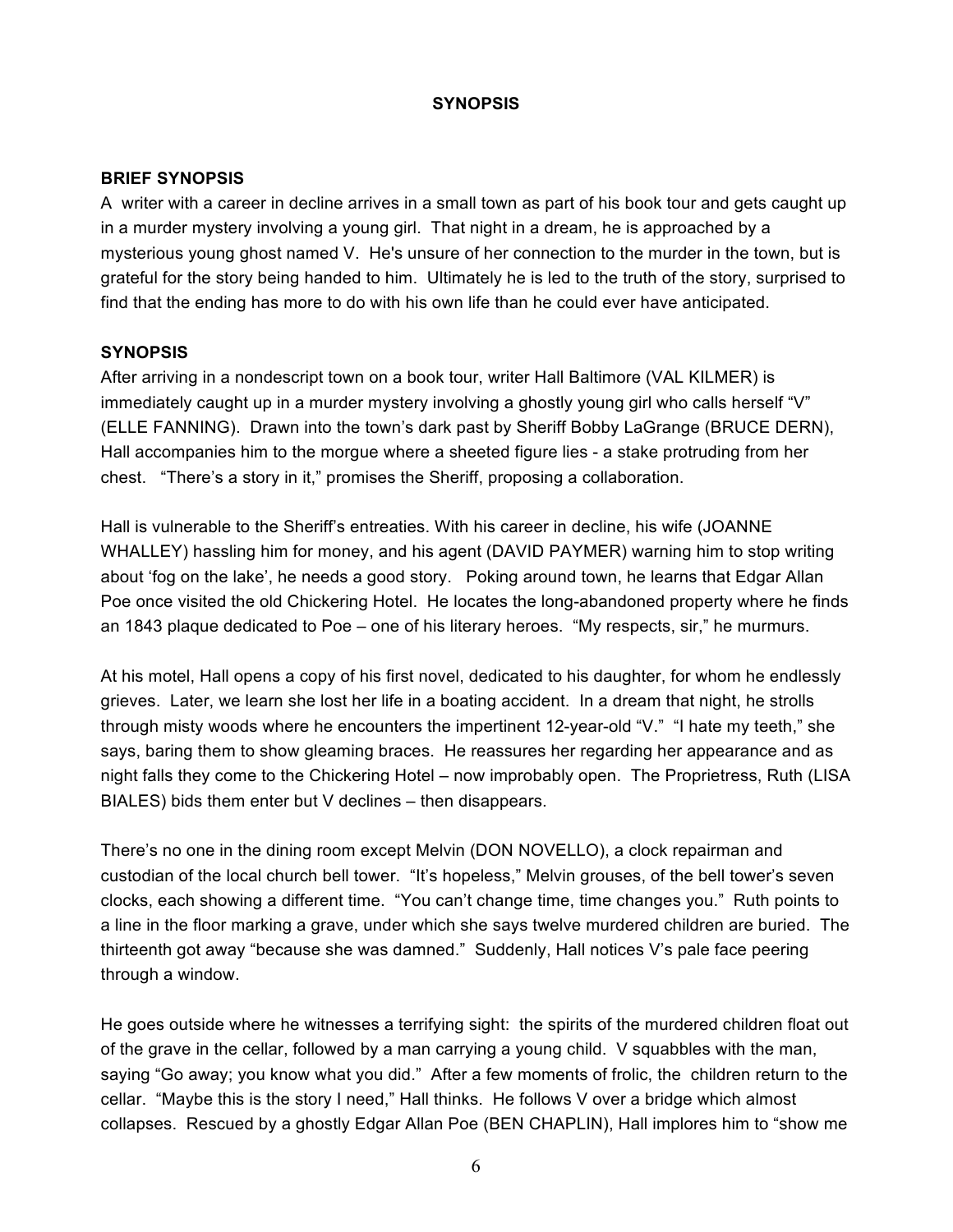the way" before…waking up in his motel room to the sound of his wife's voice on skype. She threatens to sell his prized first edition of Walt Whitman's Leaves of Grass if he doesn't come up with an advance from his agent.

Desperate for a story, Hall begins to research the murder of the twelve children. At the library, he reads old articles, one of which states that the murderer, a Pastor, had spoken of the devil living in the clock tower. He pays a visit to the Sheriff's home. The yard outside is filled with bizarre wooden novelties including a small model of what the Sheriff calls "an electric chair for vampires." He reiterates his proposal that they write a book called The Vampire Executions. "Now that will sell!"

Hall returns to his motel where he skypes his agent, requesting an advance for a book to be called 'The Vampire Executions.' Sam says "Not without a bulletproof idea." Hall tries to write but has a tough time getting started. That night, he returns to the Sheriff's office, sneaking past Deputy Arbus (BRUCE A. MIROGLIO). He tries to peek under the sheet covering the corpse, but a ringing phone awakens the deputy. It's the Sheriff; he's waiting for Hall, at his motel. Per Hall's request, the Sheriff has brought him lots of pills to help him "sleep, per chance to dream."

In the dream, Hall once again encounters Poe who reveals the story of the murdered children: They were left in the care of a Pastor (ANTHONY FUSCO) who drugged their lemonade and cut their throats. The girl who got away may be hiding among the Goths on the other side of the lake, with Flamingo (ALDEN EHRENREICH), their Baudelaire-quoting leader.

Upon awakening, Baltimore finds a scribbled fax from his agent: "I'm waiting. Where's the ending!?" Impatient with Hall's dithering, the Sheriff decides to help him by consulting a Ouija board. Moving the mechanism over the letters, he asks "who killed her." It stops at the letter "B." The Sheriff shouts, "It's those kids across the lake! And their leader, Flamingo!"

On his own, Hall visits the Goth camp. When he meets the notorious Flamingo, he asks about the missing girl. Flamingo says there's a kid he looks after who has been missing for days. At this moment, the Sheriff pulls up in his truck, lights blazing. He angrily accuses Hall of going behind his back; he thought they were collaborators.

Disregarding the Sheriff, Hall persuades Melvin to take him to the top of the clock tower. There, among the gigantic teeth of turning clockworks, he discovers the body of a girl lying on a gurney, pierced by a stake. "Come with us, Daddy," she cries. Hall becomes disoriented and falls down the stairs, hitting his head and becoming unconscious.

He dreams he is with Poe again. Poe leads him through a bizarre scene where the Pastor and the children make lemonade. V sees a bottle of poison and tries to stop the kids from drinking the lemonade. The Pastor grabs her, but she runs away and is rescued by Flamingo, on his motorcycle.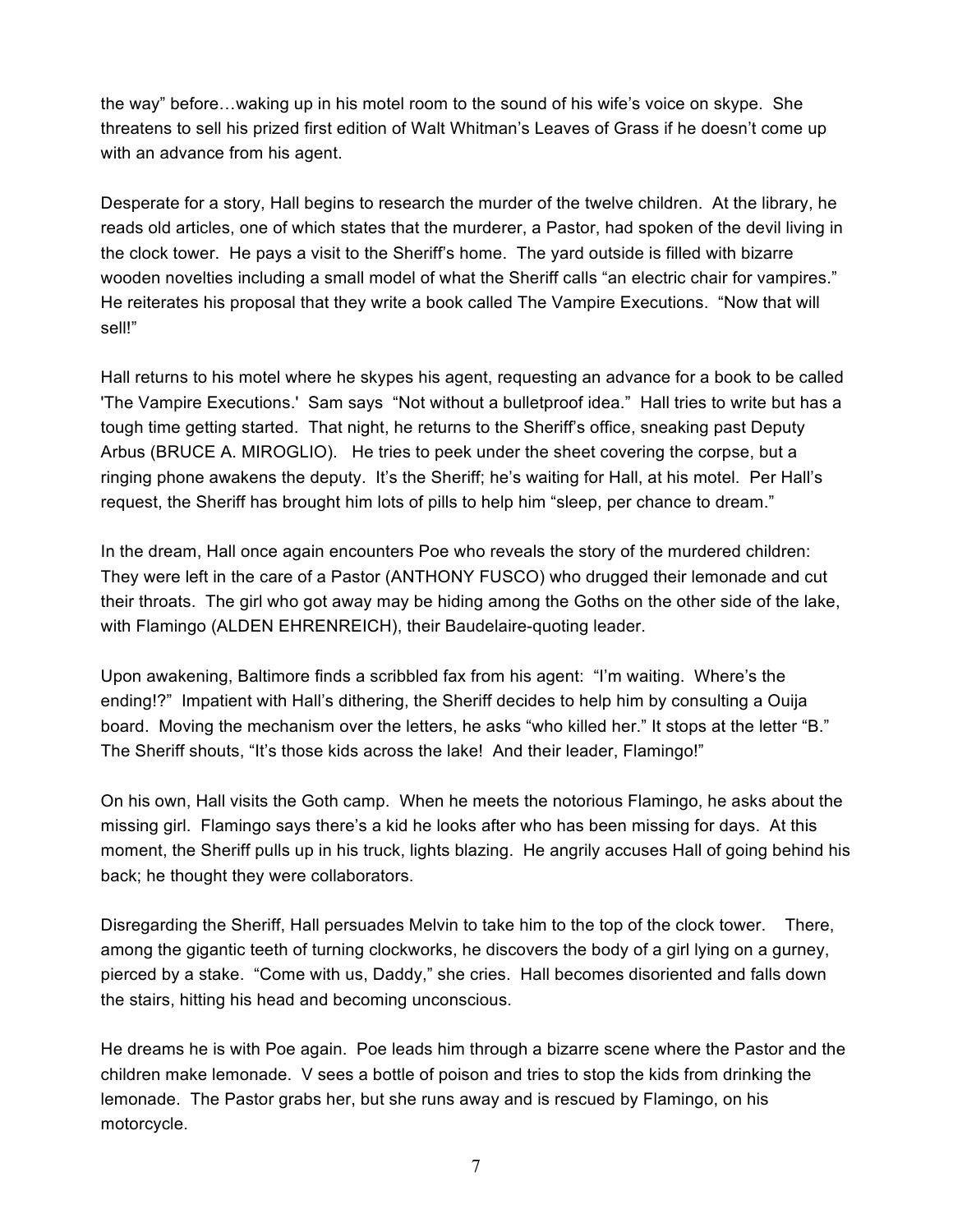Next morning, a furious Sheriff wakes up Hall at his motel. He holds a trade magazine which reports that Hall received a \$10,000 advance for a book to be titled 'The Vampire Executions.' He demands half the sum. Hall makes feeble excuses and the Sheriff goes berserk, ranting about evil sluts and the kids across the lake. Hall looks at him in disbelief – and then realization. The Sheriff grabs a birdhouse and knocks Hall out.

Hall's dream leads him once again to Poe, who empathizes with his grief. Poe reveals his own story concerning the little ghost of V, Virginia, his wife, who was the inspiration for his tales. After Virginia died, he found solace by pouring his grief into poems and short stories. Hall confesses aloud his own shame and guilt about the loss of his daughter. "I should've been there," he sobs. Poe tells him: "You are the ending you seek. It's time to face the truth."

Waking up on his writing table, blood dripping from his head, Hall staggers to the Sheriff's office. He finds the Deputy on a gurney, dead, and the Sheriff hanging from the ceiling with a note pinned on him, written in blood, saying "GUILTY". Entering the morgue, he removes the sheet. The pale girl lying there appears to be V but murmurs "Help me, Daddy." He pulls out the stake, releasing a torrent of blood. V gets off the gurney and moves toward him, her teeth growing, her braces popping off. She lunges at him…

Hall meets with his agent who holds up the new book. "You delivered the goods," the agent says, "Hall Baltimore, master of witchcraft no more." The writer smiles, "never more."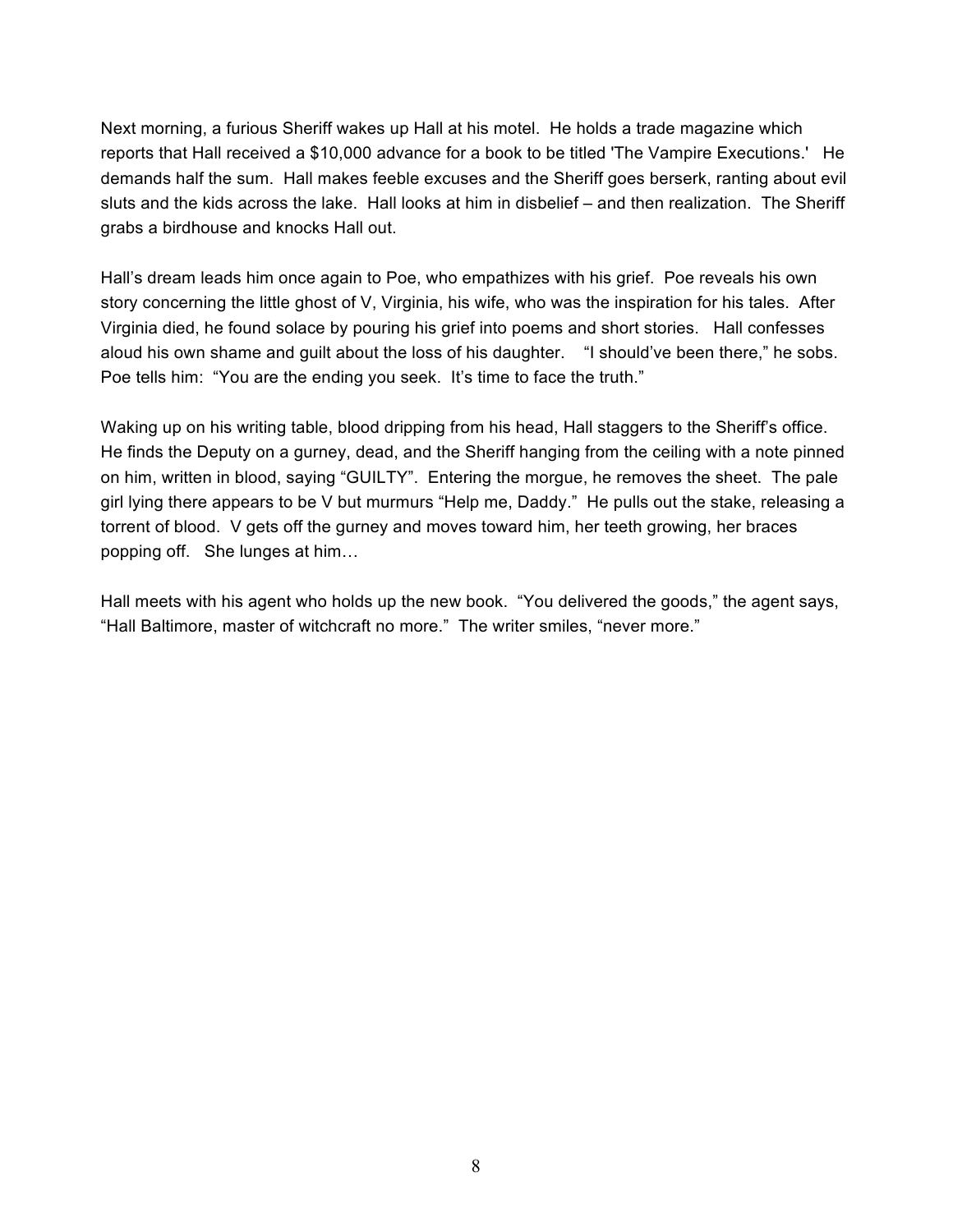#### **DIRECTOR'S STATEMENT - FRANCIS FORD COPPOLA**

At this point in my life, I think of any film I undertake as having three requirements: it must be an original story, must have some personal element, and must be self-financed. Beginning in reverse, the self-financing forces the budget to be limited and there's no producer, distributor, or financier to weigh in with; the personal focus means in the end I might learn something about myself; and having to write an original story means that I won't take the shortcut of starting with a book or otherwise adapt anything someone else worked out.

These three self-imposed requirements mean that I'm always looking for a way that I can afford to self-finance, be it going off to a distant country where my few dollars might have more exchange value, and where I can interact with some cultural tradition other than my own. Usually it's a place where there's a great artistic past -- theater, music, and fine art or cinema, so there will be actors, collaborators, and crew already there. Of course having to write an original story is daunting; starting from scratch always is, and the personal focus means that the great effort that goes into making a film will give me some further understanding about myself and my times.

So it happened that a year or so ago, I was in Istanbul in Turkey, trying to see if that might be a city I could make a film in. While out for dinner with a young lawyer who was advising me on work conditions there, her sister arrived and I had a great time involving the consumption of 'raki,' the traditional liquor. That night, under its influence, I had a particularly vivid dream -- and during the dream kept thinking: 'This is a gift, I'm being given a scary story in this dream.' Furthermore, the setting of the dream was not unlike the American tradition of stories I loved by Nathaniel Hawthorne and Edgar Allan Poe. Suddenly the call to prayer poured in from a nearby mosque, nearly knocking me out of bed and I thought, 'Oh no, I've got to sleep -- I've got to get to the ending.' Of course I never was able to get back to that dream, but at least I was able to dictate the fragment of it into a recorder. That was the germ of the story that became TWIXT.

So many things about me started to be clear in the main character of Hall Baltimore: the fact that I began my career with horror stories (as a protege of Roger Corman), that most of my career I felt myself in a long extended decline (while at the same time I was inexplicably rising toward success), and that I loved the American Gothic tradition. With the added incentive that I could find locations and a way to make the film at home in Northern California, this convinced me to try to find the 'ending' that had eluded me that night in Istanbul. Who the character of V., the little ghost of my dream was, or what she meant, eluded me at first. But as I continued the search for an ending, as does the character played by Val Kilmer, I realized that we are all haunted by this ghost. Is she what we lose in our lives, is she beauty, is she truth, or fragile youth itself? I didn't know until the ending was forced upon me, as the learned gentleman who guided me through the dream told me, 'You are the ending you seek,' and when I understood, I was left in tears.

TWIXT is one part Gothic romance, one part personal film, and one part the kind of horror film that I began my career with.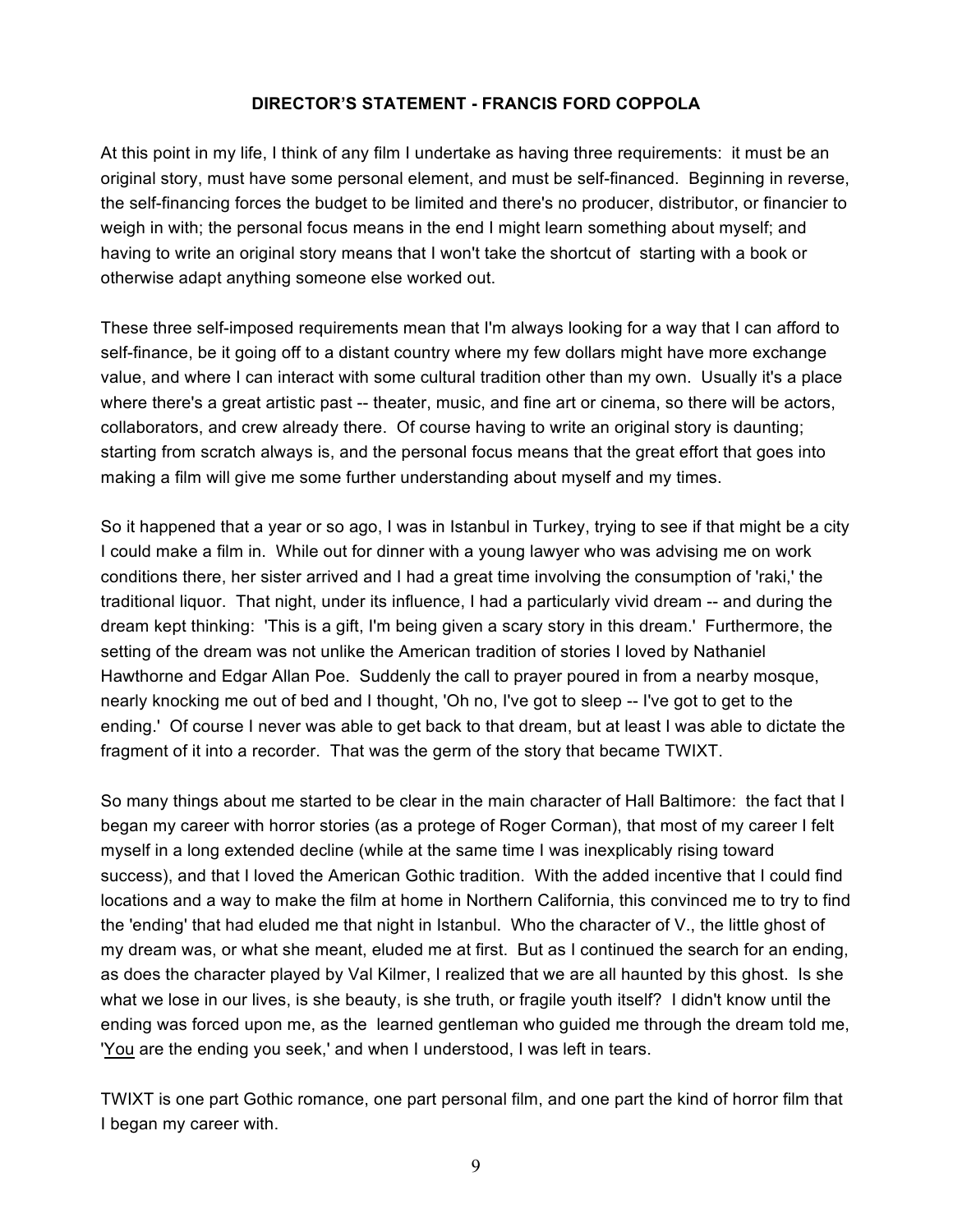#### **CAST BIOGRAPHIES**

### **VAL KILMER Hall Baltimore**

Val Kilmer is one of the most prolific actors of his generation. From his more recent work as a detective in Werner Herzog's *Bad Lieutenant*, to his work with Oliver Stone in *The Doors,* and Michael Mann in *Heat*, to his early work with Tony Scott in *Top Gun*, Kilmer has worked with many of film's most respected directors and actors. He adds to this list two new impressive films: *Twixt*, with Bruce Dern and Elle Fanning directed by Francis Ford Coppola and *Lotus Community Center,* directed by Harmony Korine.

The youngest student ever admitted to the drama department at Juilliard, Kilmer made his feature debut in the comedy *Top Secret*, which he followed up with *Real Genius* and his breakout role as the Iceman in Tony Scott's *Top Gun*, opposite Tom Cruise. Kilmer's other memorable roles include Jim Morrison in Oliver Stone's *The Doors*, the title character in *Batman Forever*, Doc Holliday in *Tombstone* and Simon Templar in *The Saint*. His other starring roles include Michael Mann's *Heat*, with Robert De Niro and Al Pacino; Tony Scott's *True Romance*; David Mamet's *Spartan*, Ron Howard's *Willow*; *At First Sight*; and *Thunderheart*. He won the 2003 Prism Award for his work in *The Salton Sea*, and appeared in the 3-D epic *Wings of Courage*, as well as voicing the character of Moses in the animated film *The Prince of Egypt*. Kilmer's films also include Oliver Stone's *Alexander*, Renny Harlin's *Mindhunters*, the animated feature *Delgo*, Ron Howard's *The Missing* and James Cox' *Wonderland*.

When Kilmer was at Juilliard, he co-wrote the play *How it all Began*, based on the true story of a West German radical. The play was directed by Des McAnuff and produced by Joseph Papp for the Public Theatre. He made his Broadway debut in the 1983 production of *Slab Boys*, with Sean Penn and Kevin Bacon. He also appeared in Papp's Delacorte Theatre production of *Henry IV: Part One*, *As You Like It*, the title role of Hamlet and *'Tis Pity She's A Whore*, also at Papp's Public Theatre. He starred in the Max Azria produced musical *The Ten Commandments* as Moses at the Kodak Theater in Los Angeles. In 2005, he starred on London's West End at the Playhouse Theater in Andrew Rattenbury's adaptation of *The Postman Always Rings Twice* as Frank Chambers, the drifter played by Jack Nicholson in the 1981 film version.

### **BRUCE DERN Sheriff Bobby LaGrange**

Bruce Dern's tremendous career is made up of playing both modern day heroes and legendary villains. Through decades of critically acclaimed performances, Bruce has acquired the reputation of being one of the most talented and prolific actors of his generation.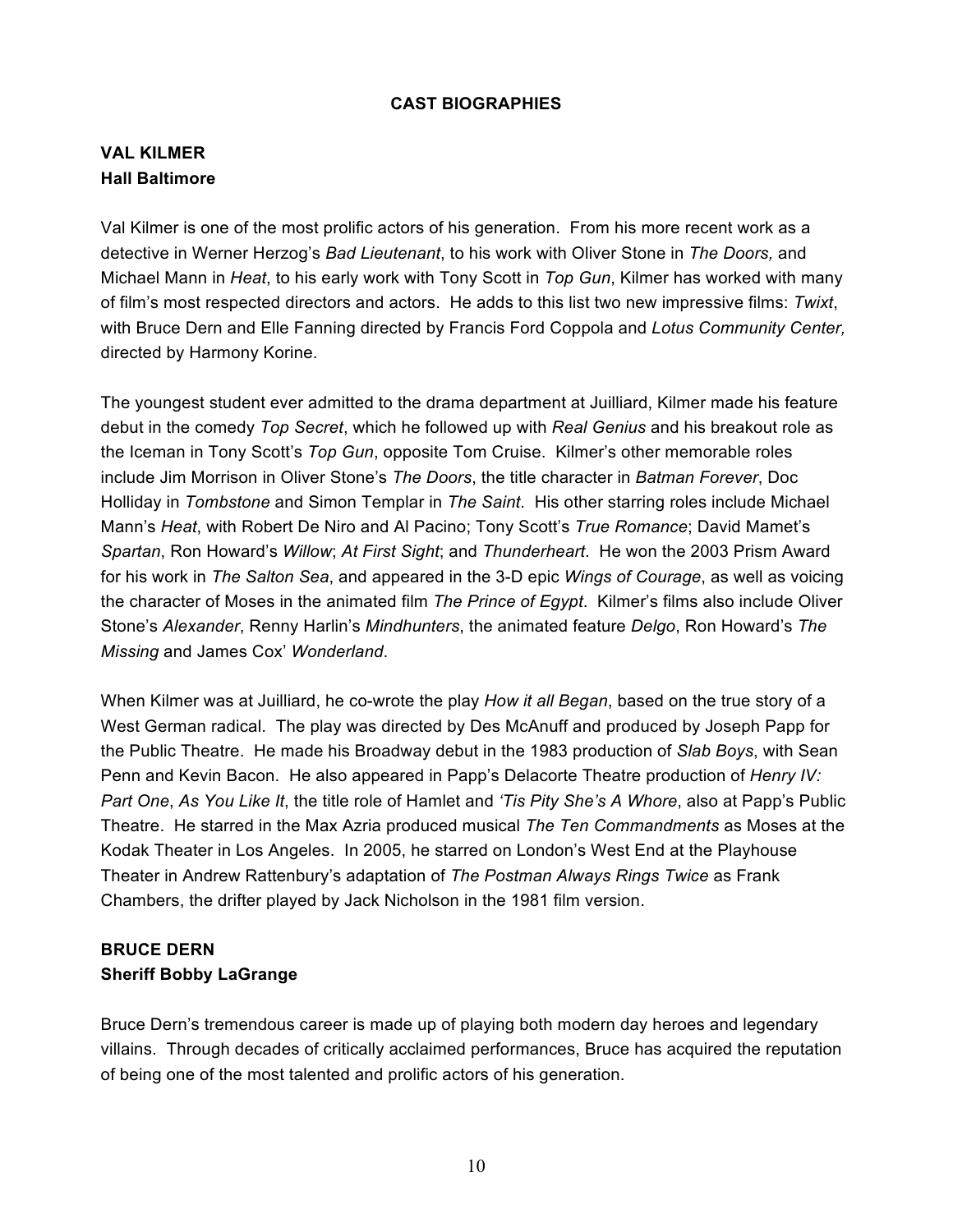A celebrated stage actor, Bruce was trained by famed director Elia Kazan at The Actor's Studio and made his film debut in Kazan's *Wild River* (1960). In the 1960's, Bruce also found success as a distinguished television actor. He appeared regularly in contemporary Western TV-series as well as Alfred Hitchcock's television series. Hitchcock was such a fan of Bruce, he cast him in both *Marnie* and, *Family Plot* (Hitchcock's final film).

During the 1960's, Bruce went on to work with director Roger Corman and appeared in several of his classic and decade defining films including *Wild Angels*. He received critical success for films such as *They Shoot Horses, Don't They?* and *Drive, He Said* and went down in history for his role as Long Hair in *The Cowboys* in which he became the first man ever to kill John Wayne.

Bruce went on to star in such classic films as *The King of Marvin Gardens* with Jack Nicholson and Ellen Burstyn as well as playing Tom Buchanan in *The Great Gatsby* (for which he received a Golden Globe nomination). It was his brilliant and powerful performance in Hal Ashby's *Coming Home* that earned him both an Academy Award and Golden Globe nomination.

Bruce co-starred with Charlize Theron in *Monster*, one of the most critically acclaimed independent films of all time, and he can currently be seen on the HBO series *Big Love*.Other credits include: *Hush...Hush, Sweet Charlotte* with Bette Davis, Douglas Trumball's *Silent Running*, Michael Ritchie's *Smile*, *Middle Age Crazy* with Anne Margaret, Jason Miller's *That Championship Season*, *Tattoo* with Maude Adams, *The 'Burbs* with Tom Hanks, *The Haunting* with Catherine Zeta Jones, Billy Bob Thornton's *All The Pretty Horses*, Bob Dylan's *Masked and Anonymous*, *Down in the Valley* with Edward Norton, *Astronaut Farmer* with Billy Bob Thornton, *The Cake Eaters* with Kristin Steward and many, many more.

### **ELLE FANNING "V" (VIRGINIA)**

Energetic, lively and bright are just a few words that describe Elle Fanning. Elle made her feature film debut in 2001 at the young age of two when she co-starred as a "Young Lucy" in New Line Cinema's *I Am Sam*. Since then she has starred in more than 10 films and numerous episodes of television.

Last year, Elle starred alongside Stephen Dorff in Sofia Coppola's latest film *Somewhere*. The film follows a father and his daughter as he is forced to re-examine his life due to her unexpected visit. The film won the 2010 Venice Film Festival's Golden Lion Award. It has also been named one of the top 10 independent films of the year by the National Board of Review. Elle was nominated for a Critics' Choice Award for her performance in the film as well as being named Female Actress of the Year by the Young Hollywood Awards.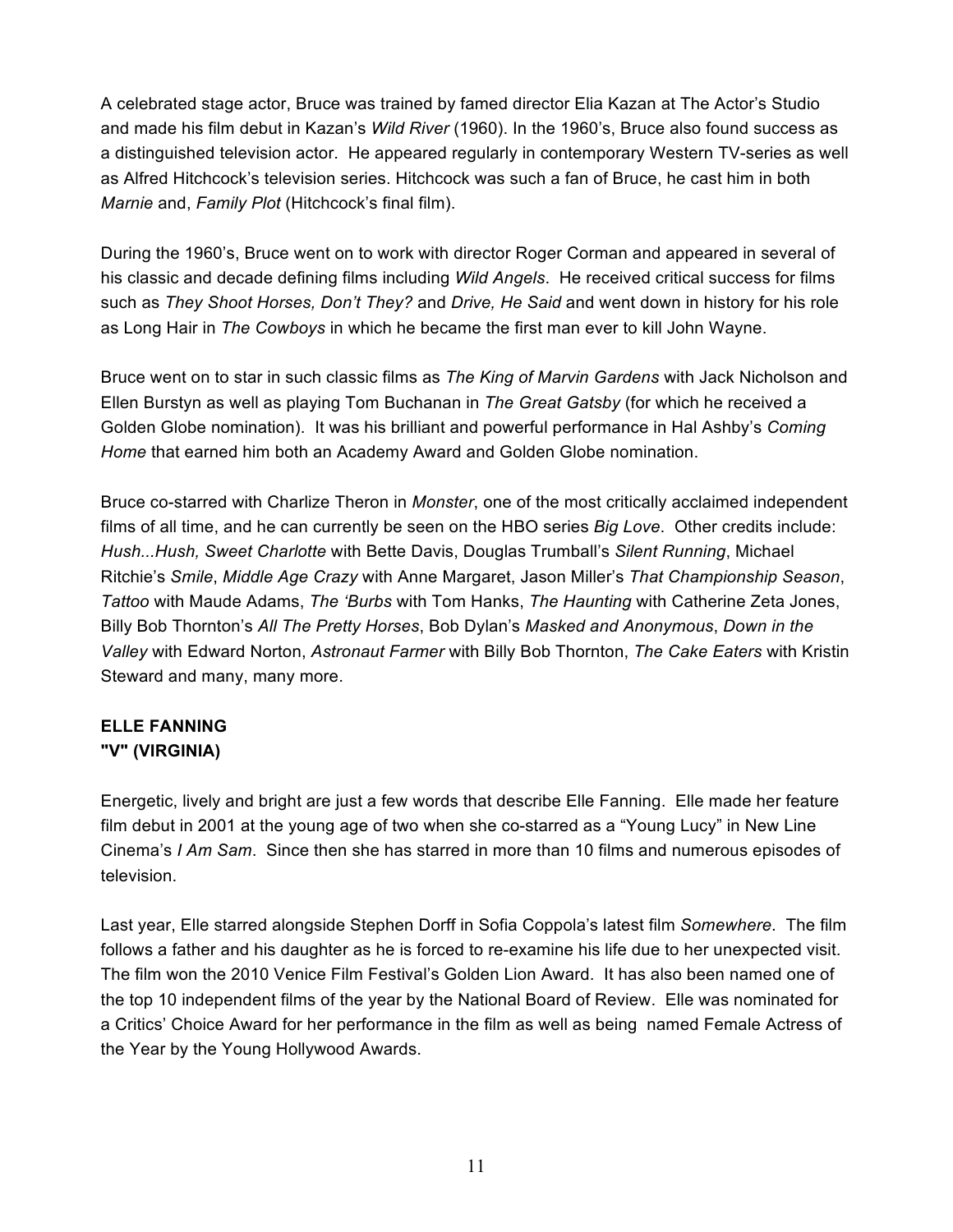Elle was most recently be seen in *Super 8*, directed by J.J. Abrams and produced by Steven Spielberg. Elle just finished production on Fox's *We Bought A Zoo* for director Cameron Crowe. She stars opposite Matt Damon and Scarlett Johannson.

### **BEN CHAPLIN Edgar Allan Poe**

Acclaimed British actor Ben Chaplin was born in London, and attended the Guildhall School of Music and Drama. He made his film debut with a small part as a footman in the Merchant Ivory period drama *The Remains of the Day*. After a breakthrough playing a social misfit in the film *Feast of July (*1995) and a show-stopping, offbeat role in the BBC TV series *Game On,* Ben was introduced to American audiences in the hit 1996 comedy *The Truth About Cats and Dogs*, costarring Uma Thurman and Janeane Garofalo. Returning to the London stage, he earned winning reviews and an Olivier Award nomination for his compelling portrayal of Tom Wingfield in *The Glass Menagerie*.

In choosing his film and stage roles, Ben's emphasis has always been on risk-taking and quality rather than mainstream films. These includes the role of Private Bell in Terrence Malick's *The Thin Red Line* and *The New World, Birthday Girl*, *Murder by Numbers,* and *Me and Orson Welles*. On the stage, Ben made his Broadway debut in *The Retreat From Moscow,* for which he earned a Tony nomination for Best Actor.

### **JOANNE WHALLEY Denise**

Joanne Whalley was born in Manchester, England and became interested in acting at an early age appearing in small television roles. After moving to London, she worked at the Royal Court Theater, appearing in several productions, and had the great good fortune of being directed by Max Stafford Clark, Bill Gaskill and Danny Boyle.

Joanne's television work continued and she was involved in the landmark British series, *Edge of Darkness* and Dennis Potter's *The Singing Detective*. She also played Mary Bell in the BBC film about the murder case which had so shocked the country, *Will You Love Me Tomorrow*.

Her first American film was *Willow* , for George Lucas directed by Ron Howard, as Princess Sorcha, followed by the Noir like *Kill Me Again* for John Dahl, *Navy Seals* with Charlie Sheen , *Shattered* with Tom Berenger, *The Guilty* with Bill Pullman, and *The Man who Knew Too Little* with Bill Murray.She has also played Scarlett O'Hara and Jackie Kennedy on American television.

She is currently playing Vannozza in *The Borgias*, Neil Jordan's television series for Showtime about the Borgia family, opposite Jeremy Irons.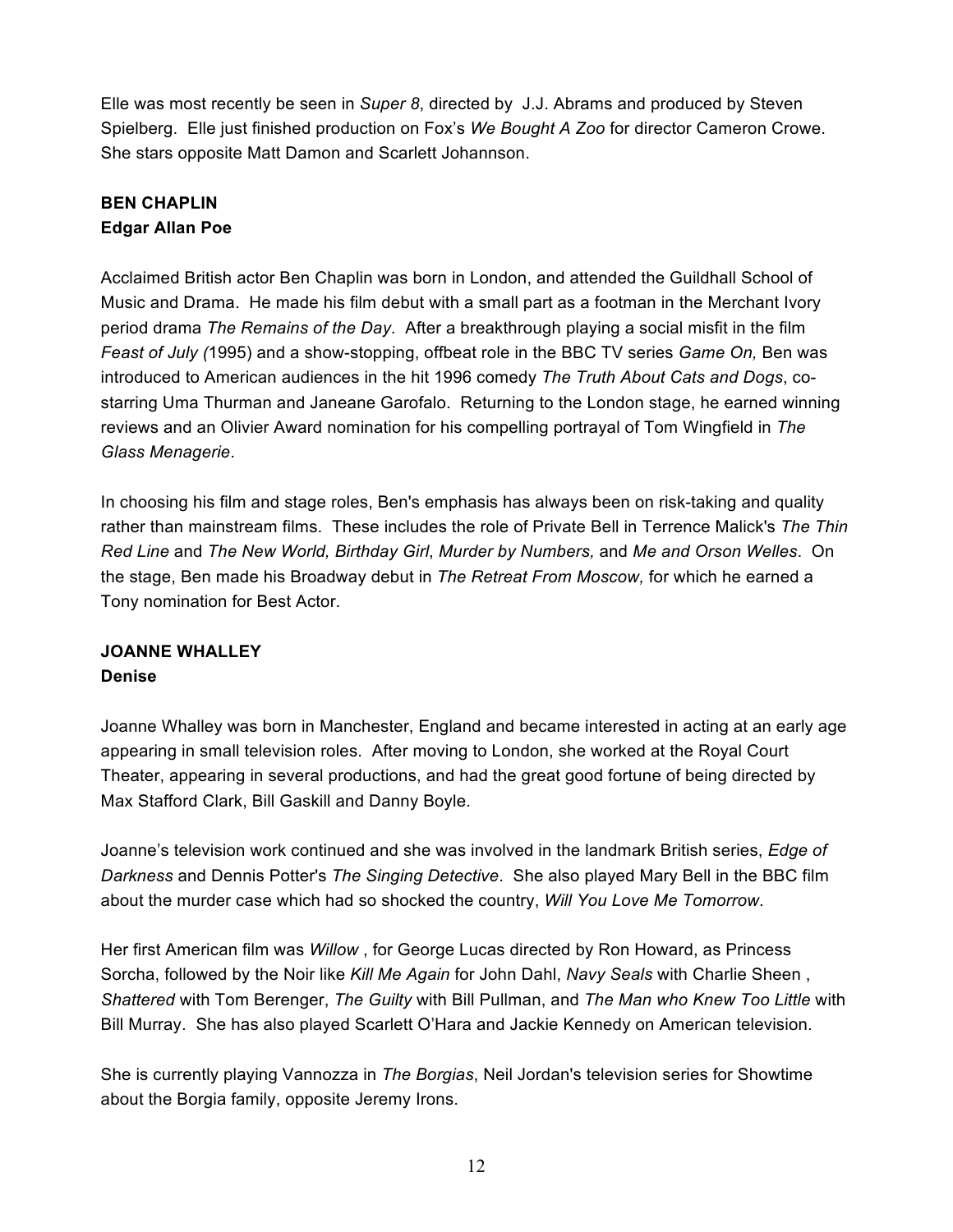#### **DAVID PAYMER Sam**

Well known for his varied characterizations, David Paymer has appeared in more than 50 motion pictures. He earned Academy Award and Golden Globe nominations for his critically acclaimed performance as Billy Crystal's put-upon brother in *Mr. Saturday Night*. The versatile Paymer launched his acting career in the hit show *Grease* on Broadway starring Peter Gallagher. He made his feature film debut in the classic comedy *The In-Laws*, directed by Arthur Hiller.

His other film credits include Steven Soderbergh's *Ocean's Thirteen*, Rob Reiner's *The American President* and *Alex & Emma*, the Weitz brothers' *In Good Company*, David Mamet's *State and Main*, *Spartan*, and *Redbelt*, Norman Jewison's *The Hurricane*, Lawrence Kasdan's *Mumford*, Steven Spielberg's *Amistad*, Harold Becker's *City Hall*, Oliver Stone's *Nixon*, Barry Sonnenfeld's *Get Shorty*, Robert Redford's *Quiz Show*, Steven Zaillian's *Searching for Bobby Fischer*, and Ron Underwood's *Heart and Souls* and *City Slickers*, among others.

On the small screen, Paymer earned a Golden Globe nomination for Best Supporting Actor for his role in the HBO movie about the Lindbergh kidnapping, *Crime of the Century*, directed by Mark Rydell. He was also seen in the award-winning HBO movie *Warm Springs*, with Kenneth Branagh and Kathy Bates. He is currently filming the feature film *The Five Year Engagement*, re-teaming with Jason Segel, and opposite both he and Emily Blunt.

### **ANTHONY FUSCO Pastor Allan Floyd**

Anthony Fusco was born in New York City, and moved to Marin County in Northern California at the age of 12. Son of famed photojournalist Paul Fusco and author Patricia Fusco, he studied acting at The College Of Marin before gaining admittance to the Julliard School from which he graduated in 1983.

Anthony's acting career has largely been devoted to the stage, with stints on Broadway, including *The Real Thing*, directed by Mike Nichols, and *The Real Inspector Hound*, (both by Tom Stoppard). He returned to the Bay Area in 1999, where he soon established himself as one of the region's most respected and in-demand actors, becoming an associate artist and core acting company member of San Francisco's American Conservatory Theater. His dozens of stage credits at A.C.T. and elsewhere include: *Clybourne Park* by Bruce Norris, Edward Albee's *At Home At the Zoo*, Harold Pinter's *The Homecoming*, *Hedda Gabler* by Henrik Ibsen, Anton Chekhov's *The Three Sisters*, David Mamet's *November*, Shaw's *Arms and the Man*, and numerous plays by Shakespeare, including starring roles in *The Tempest*, King Lear, *As You Like It*, *The Merry Wives of Windsor*, and *A Midsummer Night's Dream*.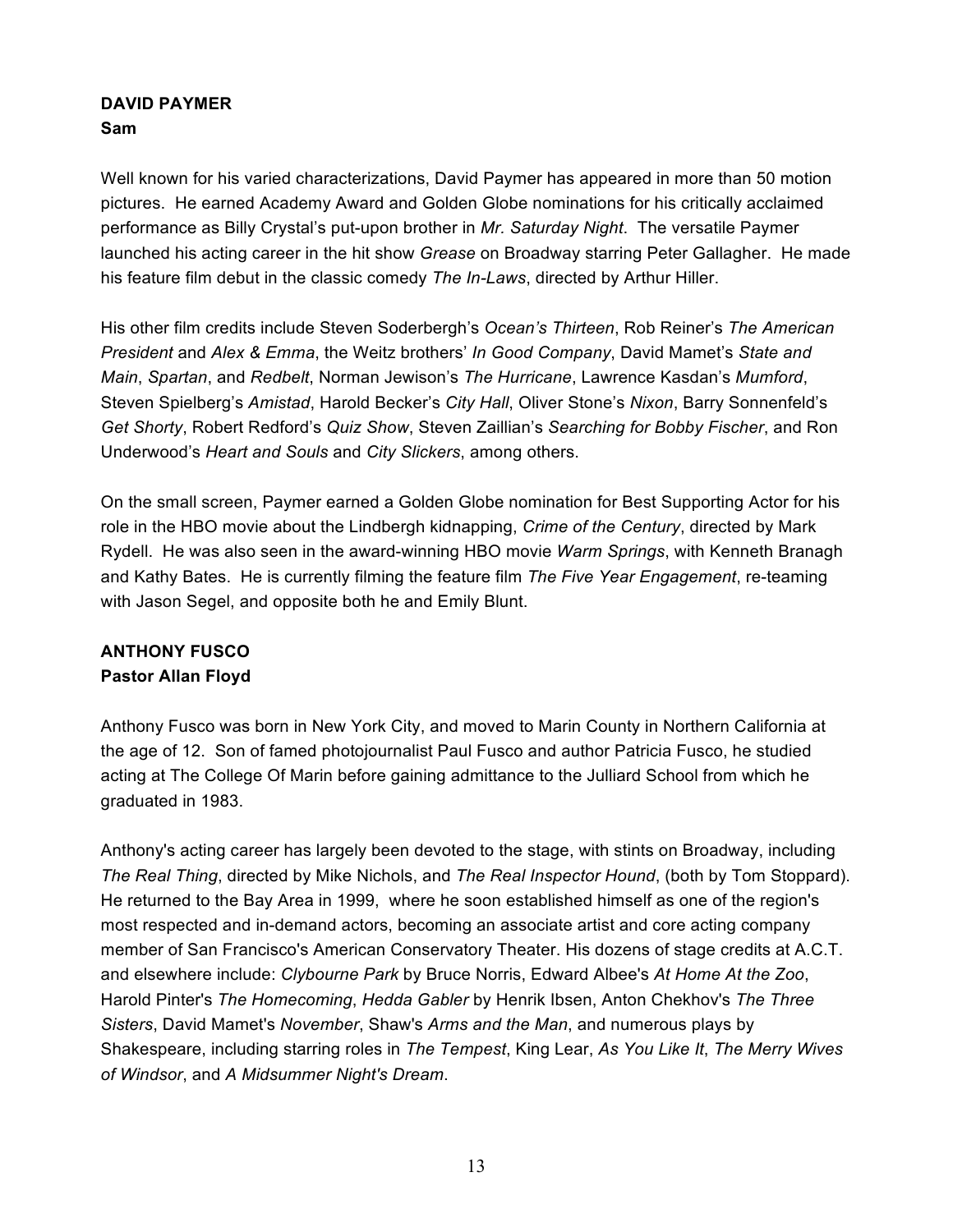Film credits include *True Colors*, *Highlander*, and Robert Redford's *Quiz Show*. Television appearances include guest-starring roles on *Law & Order*, *LA Law*, *Trinity*, and *The Wright Verdicts*.

#### **ALDEN EHRENREICH**

### **Flamingo**

Alden Ehrenreich was discovered by Steven Spielberg at the age of 13, when he appeared in a short video made for a mutual family friend's Bar Mitzvah. Through that connection he was introduced to Francis Ford Coppola, who picked him to be the lead in his 2009 film *Tetro*, for which he received rave reviews. Subsequently, Alden ended up being part of the final three actors who were considered for the lead in *Spiderman*. In between films, Alden is focused on being a full-time student at NYU.

# **BRUCE A. MIROGLIO**

### **Deputy Arbus**

Bruce Miroglio is by profession one of the most effective and successful litigators in Northern California. Prevailing in a number of high profile cases, Bruce has appeared on local and national news, including CNN. He entered private practice after serving as Deputy District Attorney for Solano County. TWIXT is his first film.

### **DON NOVELLO Melvin**

Don Novello has appeared in four previous Francis Ford Coppola films: The Godfather Part III, Tucker, New York Stories, and Jack. Other film roles include Head Office, Touch, The Scalper, Casper, Factory Girl, and the voice of Vinny Santorini in Disney's Atlantis. He appeared on Broadway in Gilda Radner and in the film version as Father Guido Sarducci, the role he is best known for, from Saturday Night Live. He has recorded comedy albums and cable specials and written four books, including the best selling The Lazlo Letters, now in its 26th printing with over 280,000 copies in print.

### **LISA BIALES Ruth**

A native of Ohio, Lisa grew up in a musical family and started her career as a performing songwriter at the age of thirteen. She has independently released six albums of music under her own Big Song Music label and is heard on radio stations around the world. A graduate of Ohio University with Master's in Theater, Lisa makes her film debut in TWIXT.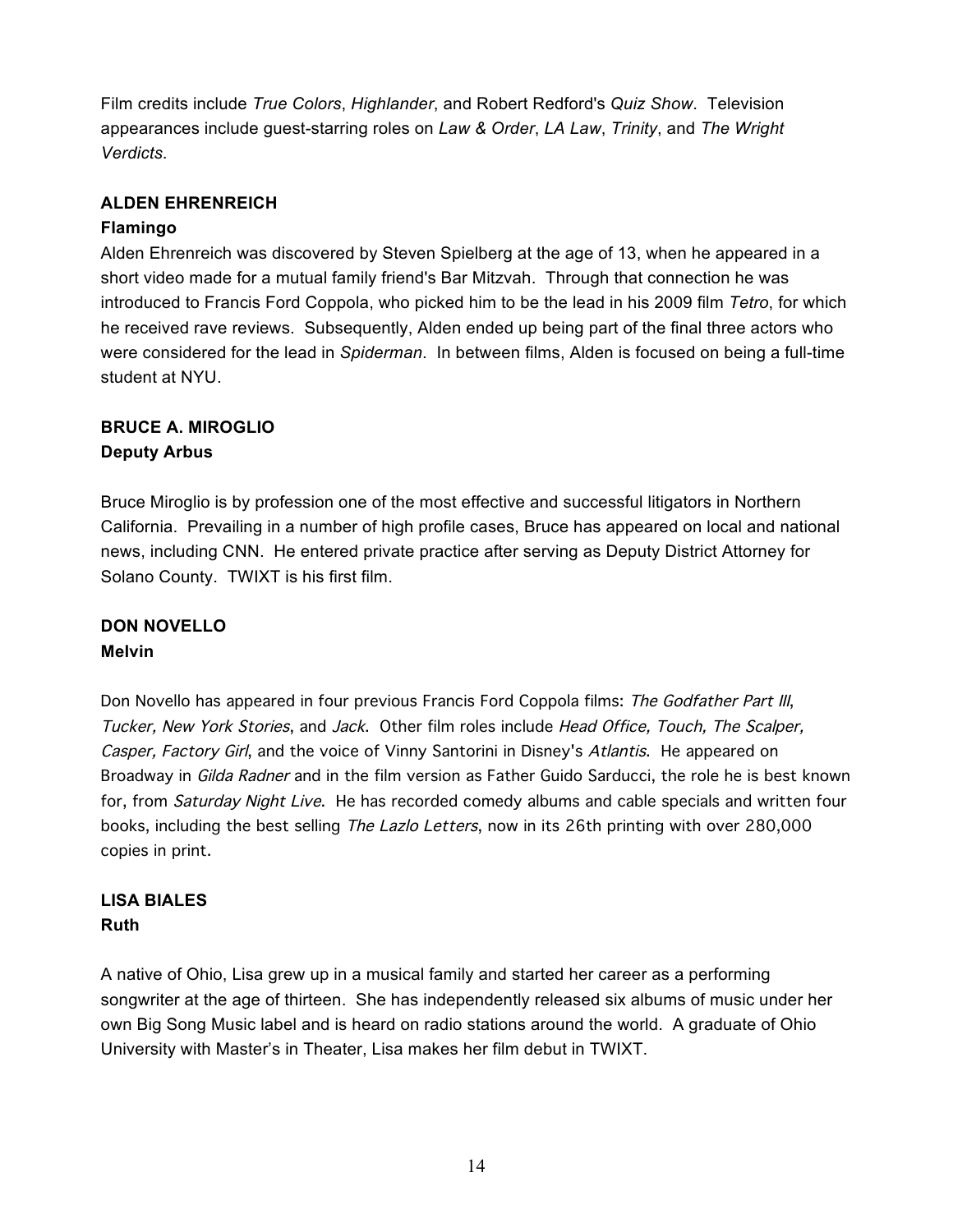#### **THE FILMMAKERS**

### **FRANCIS FORD COPPOLA Director, Producer, Screenwriter**

Having lived a colorful, turbulent life, replete with triumphs and calamities, Francis Coppola now returns full circle to the aspirations of his younger self: writing and directing personally meaningful films.

One of the most honored film artists of his or any generation, Coppola has also endured crushing defeat and heart-rending sorrow. His cornucopia of honors overflows with Oscars, Globes, Palmes, and Writers and Director's Guild awards—yet he also knows what it feels like when a dream shatters. In 1983, he gave up Zoetrope Studios, the Hollywood-based workplace he hoped would lead American filmmaking into a technologically vibrant  $21<sup>st</sup>$  century. The ensuing financial hardships led to years of "work for hire" —the disdainful, legal term for those who serve at the pleasure of others. For a proud and independent soul, this meant directing films in the corporate sphere, over which he had no rights of ownership. He chose projects which piqued his imagination, even as he paid off debts and built alternative businesses to provide enduring financial security for his family and himself.

But after the dawning of a new century, having met these challenges, Coppola once again made an unorthodox choice: to regain expressive freedom by returning to the ethos of his early years making movies of modest budget, far from a Hollywood sound stage, with a small crew and actors who are passionately committed.

Born April 7, 1939 in Detroit, Coppola is descended from musically-gifted Southern Italians who immigrated to New York in the early  $20<sup>th</sup>$  century. His maternal grandfather, Francesco Pennino, was a songwriter, and his father, Carmine, first flute for the NBC Symphony under Toscanini and an Academy Award winning composer. He himself plays the tuba and string bass modestly and might have gone on to a career in music were it not for a bout of polio when he was nine, which kept him bedridden for well over a year. During his confinement, he developed an interest in comic books, puppetry and ventriloquism and started making 8mm movies when he was back on his feet. He lost momentum during his teen years as his family moved from place to place to accommodate his father's employment. But he found kindred spirits at Great Neck High School and again at Hofstra University where his stellar contributions to theatre arts brought him the school's highest honor, the Beckerman Award. After graduating in 1959 with a B.A. in Theatre Arts, he enrolled at UCLA for graduate work in film.

Coppola's unerring instinct for career-building led to an apprenticeship at Roger Corman's New World Pictures. After varied stints on low-budget genre pictures, Corman allowed him to direct a film from his own screenplay, *Dementia 13.* It was during this period that he met Eleanor Neil, whom he would later marry.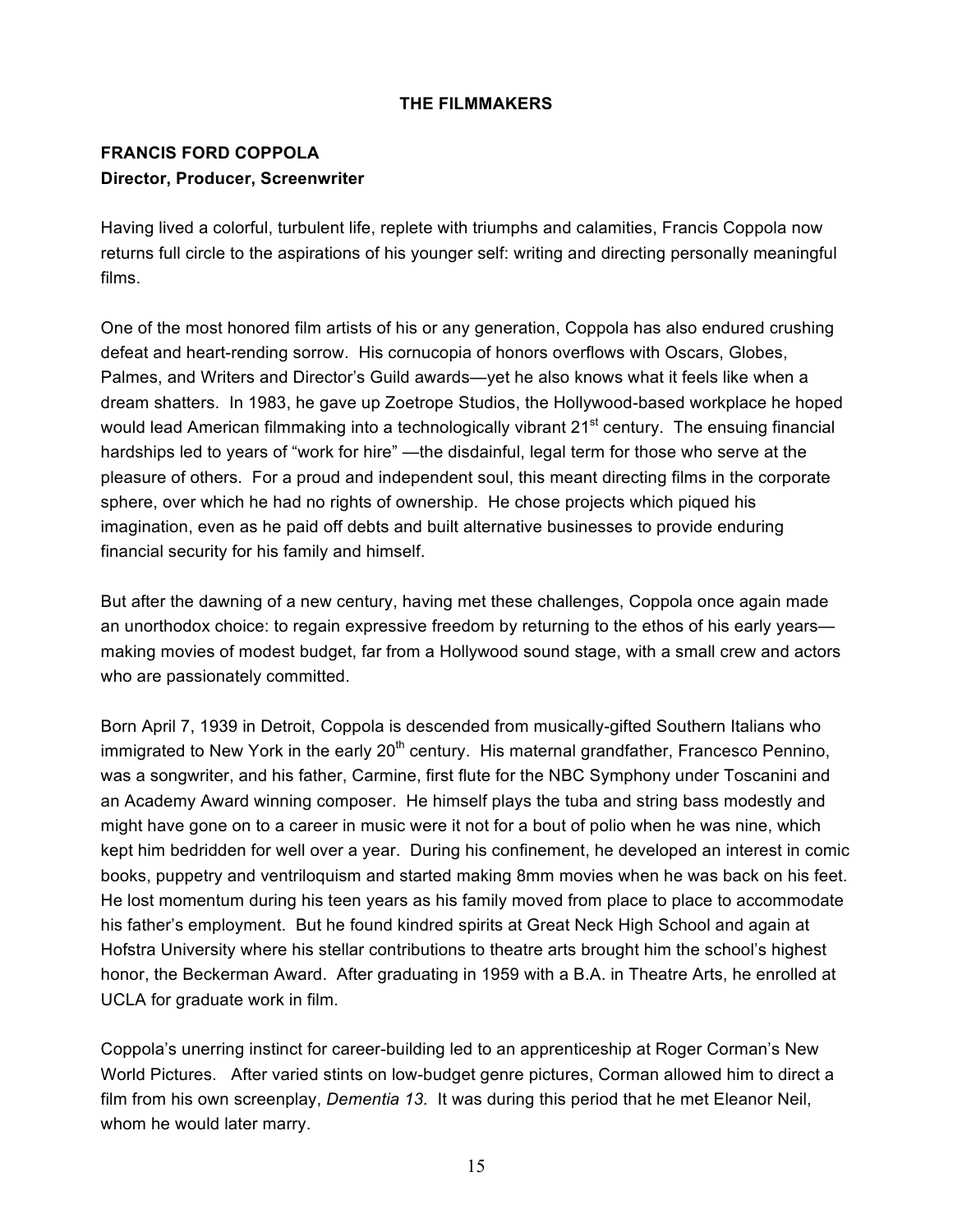In 1962, Coppola's student screenplay *Pilma Pilma* won the Samuel Goldwyn Award at UCLA, after which he began his professional career in earnest. His adaptations of *Reflections in a Golden Eye, This Property Is Condemned,* and *Is Paris Burning*? were produced, making him a much-indemand screenwriter. He also wrote a script about George Patton. In 1970, *Patton* won 7 Academy Awards including Best Picture, Best Actor, and gave Coppola his first Oscar, forBest Adapted Screenplay, shared with Edmund H. North.

His second film, *You're a Big Boy Now (1966),* served as his MFA thesis and marked his first appearance at the Cannes Film Festival, where he would later enjoy acclaim, twice winning the Palme d'Or (*The Conversation,* 1972; *Apocalypse Now*, 1979). He directed Fred Astaire and Petula Clark in *Finian's Rainbow*, adapted from the Broadway musical, followed by an original work, *The Rain People.* As the 1960s wound down, Coppola made two momentous decisions. By now the father of two sons, Gian-Carlo and Roman, he relocated his family to San Francisco, where he founded with George Lucas an independent production company, American Zoetrope. Lucas's first two features, *THX 1138* (1971) and *American Graffiti* (1973) were produced under its aegis. But the company was high maintenance, and in 1970 Coppola was persuaded to direct a gangster picture based upon a best-selling novel by Mario Puzo, *The Godfather*. His battles with Paramount executives are by now the stuff of legend. *The Godfather* created a sensation upon release, altering the course of his career. Its equally successful follow-up, *The Godfather, Part II*, is credited with starting an industry-wide trend by making sequels respectable—and immensely profitable. *The Godfather, Part III (1990),* made almost 20 years later, continued the tradition.

In between the two gangster epics, Coppola made *The Conversation* (1974) from his original screenplay. It is an off-beat quasi-thriller about wiretapping and responsibility which endures as one of his most admired and influential pictures. It won the Palme d'Or at the Cannes Film Festival.

In 1976, Coppola began *Apocalypse Now*, financing the Vietnam War epic himself. Almost everything that could go wrong did: star Martin Sheen suffered a heart attack; co-star Marlon Brando showed up grotesquely overweight; a typhoon destroyed the sets. Shooting stopped, then re-started, and the budget skyrocketed, delaying the film's release until 1979. Stylistically, *Apocalypse Now* was so unusual, especially for a war film, that critics were divided. Nonetheless, its box office was entirely respectable and, over time, hugely successful. *Apocalypse Now* has come to occupy a very special place in the annals of American movie-making, influencing two generations of directors across the globe.

The 1980s brought about a radical change in Coppola's career parabola. Desiring more independence as well as an electronically modern filmmaking facility, he bought Hollywood General Studios on Las Palmas and renamed it "Zoetrope Studios." Production immediately began on *Hammett*, directed by Wim Wenders, and soon thereafter on *One From the Heart,* an innovative musical. But cost overruns and public squabbles with distributors incited an avalanche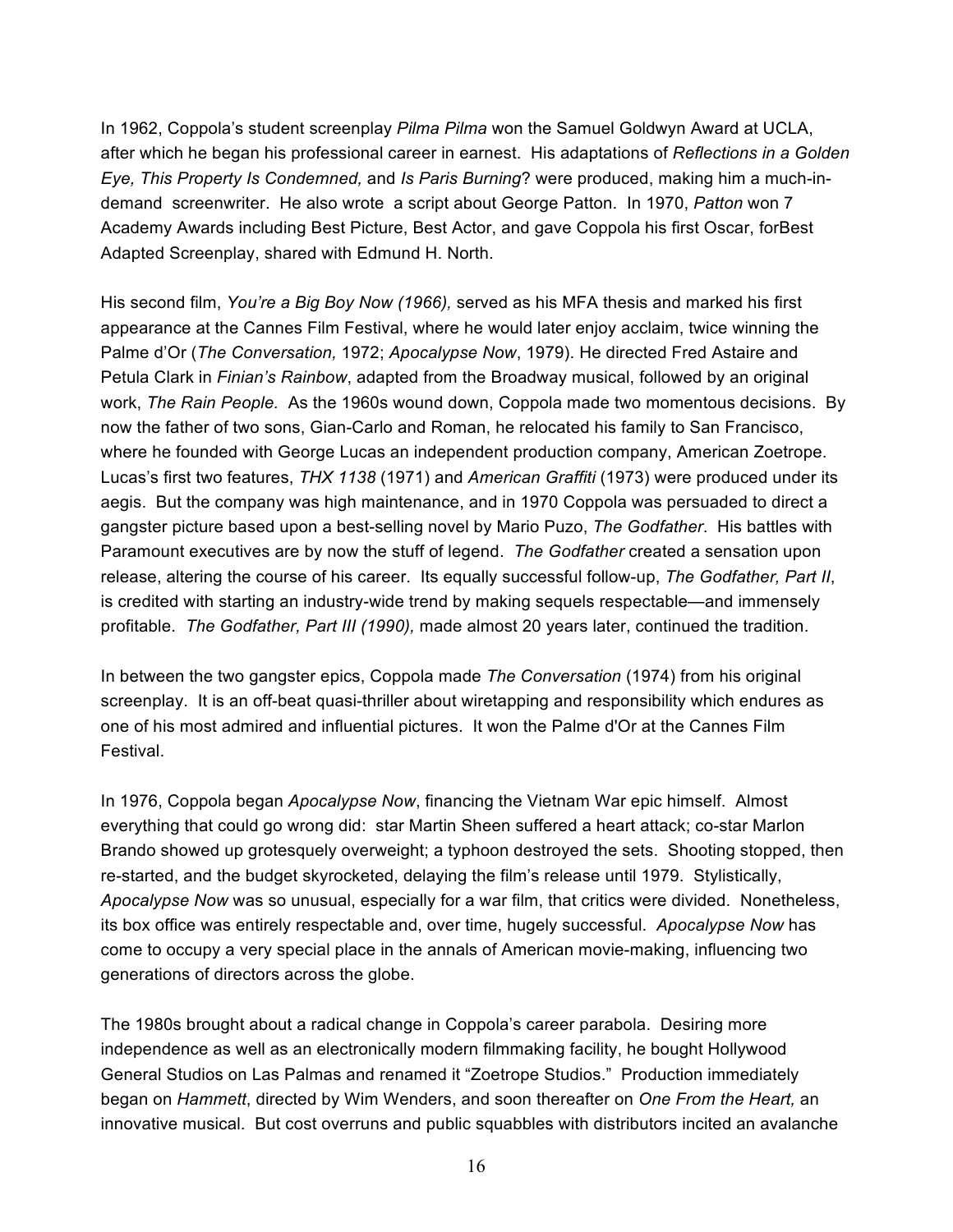of negative publicity which deleteriously affected reception to each film. Coppola then made two Oklahoma-based youth pictures, *The Outsiders* and *Rumble Fish.* Though *The Outsiders* enjoyed considerable commercial success, it wasn't enough to pay the bills of the studio*.* Ownership of the facility passed into the hands of creditors, and Coppola returned to northern California.

The second half of the 1980s constituted a period of evaluation and regeneration. Coppola and Eleanor found solace by helping to raise their late son's daughter, Gian-Carla. Their Napa Valley winery was expanded, and Coppola directed four features. As a new decade commenced, Coppola was in the spotlight once again: *The Godfather, Part III (1990)* garnered 7 Oscar nominations, including Best Director. *Dracula* (1992) snared 4 Oscar nominations, winning for Best Costume Design, Sound Effects Editing and Makeup. *The Rainmaker*, starring Matt Damon, introduced him to the new generation of actors and had healthy returns at the box office.

Now Coppola was ready to make his dream project, *Megalopolis*, based upon his original screenplay. It was an optimistic, even idealistic, story about the creation of a modern-day utopia in the middle of New York City, ambitious in both subject matter and scope. It would require stars and outside financing. Though the script wasn't quite ready, he was eager to do some preliminary shooting and was in Brooklyn with a cameraman in the summer of 2001 when the Twin Towers were struck. "All of a sudden, the world was eating itself up," he recalls. The new dystopian reality would require extensive rewriting of *Megalopolis*. This he stoically undertook without ever being quite satisfied. Too, he was discouraged by the ever-changing movie business which relegated drama to the small screen.

Coppola was perplexed and uncertain of direction until, in 2005, he read *Youth Without Youth*, an allegory about an aging professor who becomes young again thanks to a bolt of lightning. His spirits soared. "I can make *this*," he said. And he did, fulfilling the desire he had always had to make original, personal films. *Youth Without* Youth was followed by *Tetro*, a story inspired by his own family. His most recent film, TWIXT, is the third film he has made following the requirements he has set for himself: original story, minimum budget, and personal element.

### **MIHAI MALAIMARE, JR. Director of Photography**

Being selected by a renowned filmmaker to photograph his new movie is the equivalent of hitting the jackpot, but such was Mihai Malaimare's good fortune in 2005 when Francis Coppola came to Romania to prepare *Youth Without Youth*. After auditioning about a dozen cinematographers, Coppola chose the 30-year-old. "I liked the fact that Mihai was so young, had a wonderful personality, and was tremendously talented."

It was a daunting assignment. Coppola planned to use his own camera, a Sony F900, and while Malamaire had digitally shot commercials and videos, all his features had been on film. This didn't faze Coppola who simply sent him for additional training to Sony's Los Angeles facility. Everything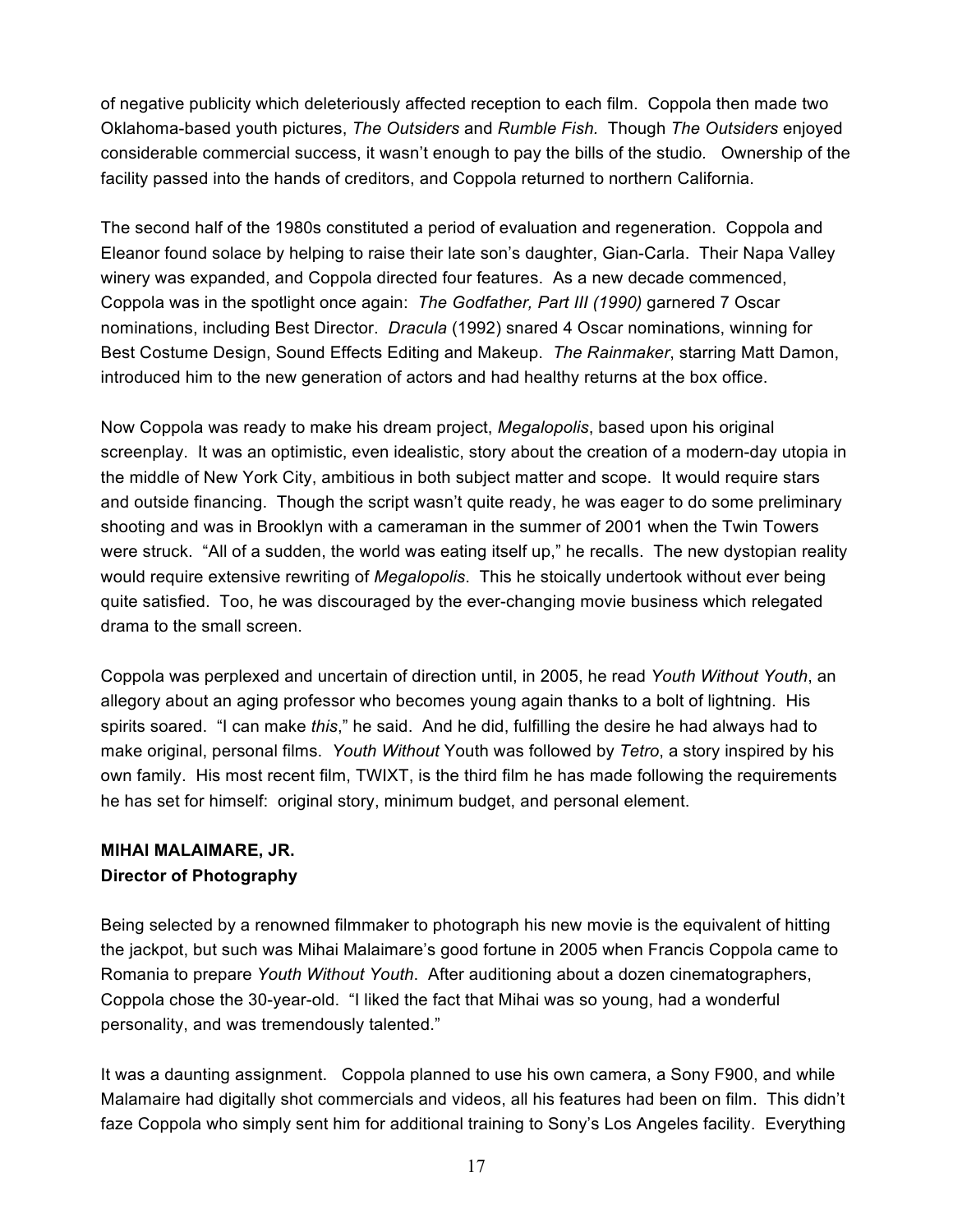worked out well. The proof of Coppola's sagacity is right on the screen, and the young Romanian was nominated for an Independent Spirit Award for Best Cinematography.

Malaimare's growing up years were quite special. Just ten years old when his mother passed away, he became exceptionally close to his father, an actor and mime who worked throughout Europe. His earliest memories are from watching his father rehearse, act and teach at Bucharest's National Theatre. At age 15, after being gifted with a video camera, he found his own passion. He recorded family life and made short films, and finally told his father that, without a doubt, he wanted to become a cinematographer. He then enrolled in an after-school program for still photography. Fully equipped with Russian cameras and chemicals, and taught by experts, the class was an ideal training ground and remains an influence on his filming style. "I traveled with my father pretty much all over Europe, shooting rehearsals and helping him."

In 1996, Malaimare entered Romania's University of Theatre and Film to study cinematography. In his fourth year, he took a small crew of still photographers to a remote village where they took pictures of its rural inhabitants, developing and printing them in the river at night, and giving them to the subjects the next day. Malaimare describes it as "an amazing experience because many of these folks had never seen a picture of themselves." He made a documentary of the experience, which was broadcast on television.

He then began working professionally, winning a Romanian Film Union Award on his very first effort, Ioan Carmazan's *Lotus*. He next shot two short films, Constantin Popescu's *The Apartment* (2004) and *A Lineman's Cabin* (2005), which won awards in their category at Venice's Circuito Off. In 2004, he completed his second feature, Geo Saizescu's *Pacala se Intoarce.* 

Following *Youth Without Youth*, Malaimare continued his work with Coppola, shooting *Tetro*, which was filmed in black and white, with some scenes in color. The film garnered unanimous high praise by critics for its stunning photography, and the consensus was, as Mick LaSalle of the San Francisco Chronicle wrote, that *Tetro* was "the most beautiful-looking movie you'll see all year."

Malaimare recently finished shooting Paul Thomas Anderson's new film *The Master*, starring Joaquin Phoenix and Philip Seymour Hoffman.

### **OSVALDO GOLIJOV Composer**

Osvaldo Golijov, recipient of a 2003 MacArthur Fellowship, is one of the most renowned modern composers in the world, and has composed original music for Yo-Yo Ma and Dawn Upshaw, among others. *Twixt* is his third film score for Coppola, following Youth *Without Youth* and *Tetro*.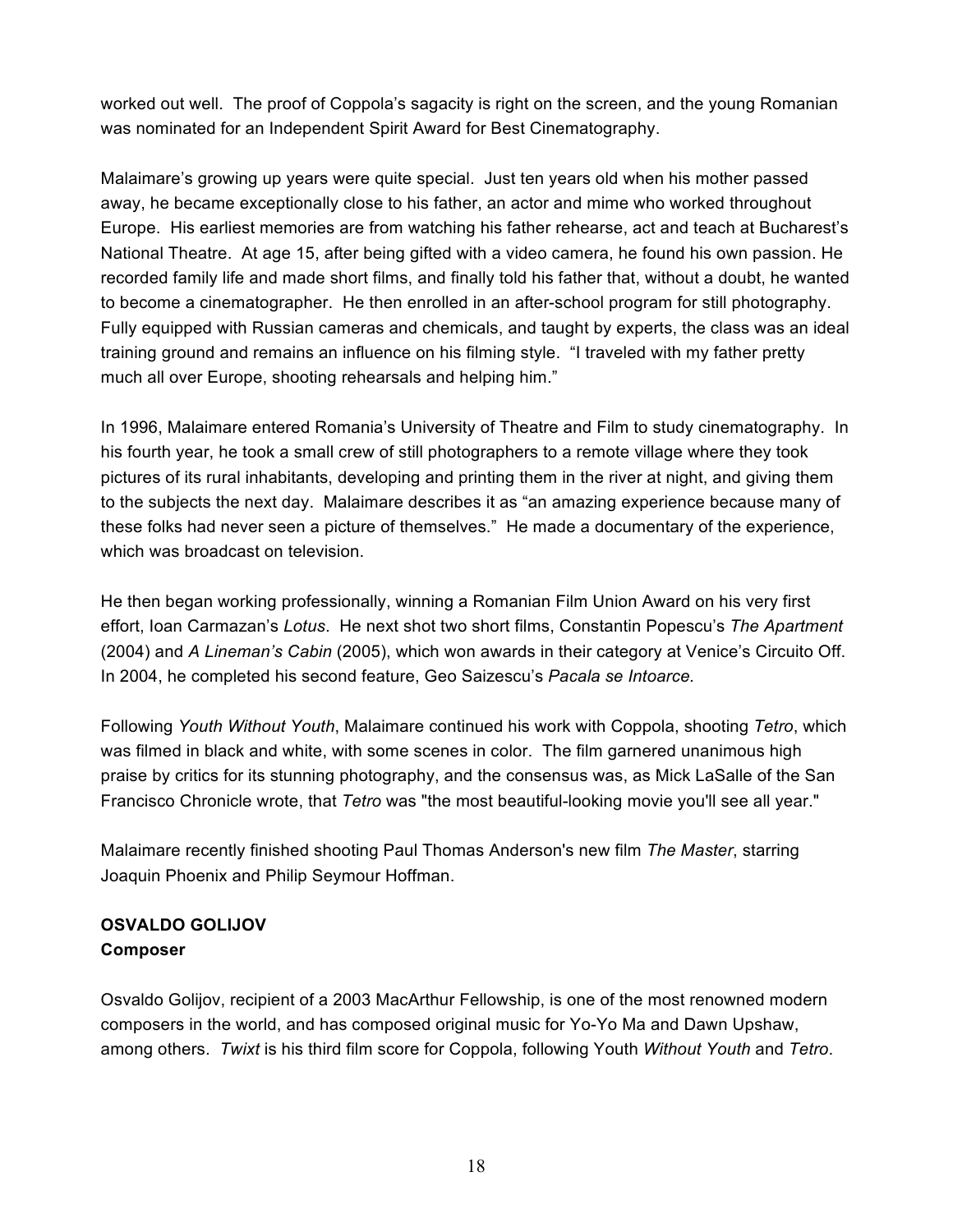Golijov took the music world by storm at the 2000 European Music Festival with *St. Mark Passion*, an original work commemorating the  $250<sup>th</sup>$  anniversary of J.S. Bach's death. A subsequent CD of this performance received Grammy and Latin Grammy nominations in 2002.

The composer calls his work with Coppola "an amazing dream." "Francis's knowledge of the repertory is breathtaking. He has a refined ear and immense curiosity, and is ready to carry things to their final consequences, without fear." Coppola says, "I was attracted to his consummate musicianship and classical training, and as well as sense of modern life, clashing cultures and the integration of past and present into a generous musical canvas."

The volatile and category-defying "canvas" to which Coppola refers is the happy result of both genes and environment. Born to musically adventurous parents in La Plata, Argentina, Golijov grew up in an Eastern European Jewish household surrounded by chamber classical music, Jewish liturgical and klezmer music, *and* the new tango of Astor Piazzolla. Golijov studied at a local conservatory before moving to Israel in 1983. He came to the United States in 1986, earning a Ph.D. at the University of Pennsylvania and becoming a fellow at Tanglewood. He presently teaches at the College of the Holy Cross in Worcester, Massachusetts and is also on the faculty of the Boston Conservatory.

In the early 1990s, Golijov began working closely with two string quartets, the St. Lawrence and the Kronos, each of which has since released multiple recordings of his compositions (see below). He has also composed several works for soprano Dawn Upshaw whose voice, he says, inspires him. Among these are the opera *Ainadamar*, the cycle *Ayre*, and *Three Songs for Soprano and Orchestra*. A recording of *Ainadamar* conducted by close friend Robert Spano of the Atlanta Symphony Orchestra earned two 2007 Grammy awards: best opera recording and best contemporary composition.

Golijov's work includes collaborations with individuals and ensembles as well as commissions and stints as a composer-in-residence. Among his recently-completed projects are *Azu*l, a cello concerto for Yo-Yo Ma and the Boston Symphony, and *Rose of the Winds* for the Chicago Symphony, to be premiered by the orchestra with Yo-Yo Ma's Silk Road Ensemble. Future works include a new opera commissioned by the Metropolitan Opera.

### **DAN DEACON Composer & performer**

Dan Deacon has garnered a reputation in the underground as an intense performer and classic showman. He is a classically trained composer with a Masters degree in electro-acoustic composition. He has performed his music at the Whitney Museum of American Art, the Getty Center, and the Smithsonian. He has composed several works for chamber ensembles including So Percussion His most recent album, the dense, sprawling *Bromst* made it on many music critics' "Best of 2009" lists.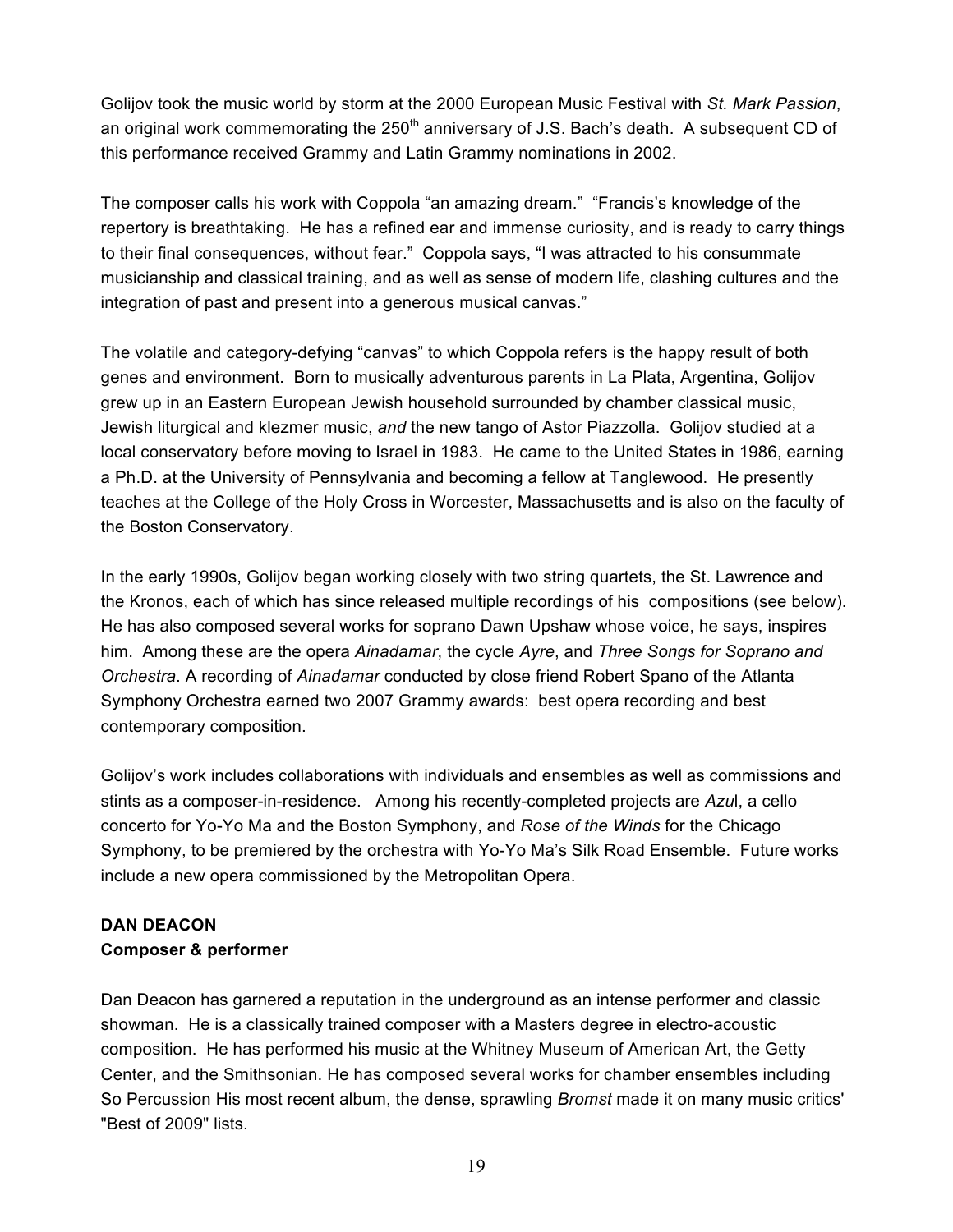### **ANAHID NAZARIAN Executive Producer**

Anahid Nazarian holds the unique distinction of having worked alongside Francis Coppola for over 30 years. She is involved with many aspects of his filmmaking life. On *Twixt*, she served in multiple capacities as producer and script supervisor. In addition, she edits his screenplays and other writing. Armed with extensive production knowledge, in 2001-2002, she took extended vacation time to produce two independent films, *Pomegranate*, and *Illusion*, starring Kirk Douglas. Both were made for miniscule budgets and "came out nicely," she says. Coppola was impressed and promoted her to executive producer for *Youth Without Youth,* which she says was "a daunting task trying to get Francis's vision up on the screen as cheaply as possible." She served in the same capacity on *Tetro* and *Twixt*.

### **FRED ROOS Executive Producer**

Over the course of a long and distinguished career, Academy Award-winning producer Fred Roos has been associated with America's crème de la crème in actors, writers, and directors. A Los Angeles native, he graduated from UCLA Film School and began his career as a casting director. Many of today's stars can thank Roos for their first—or second, or third—break. Among the films Roos famously cast are *American Graffiti, Five Easy Pieces and The Godfather.* He served as a casting consultant to George Lucas on *Star Wars* and still 'keeps his hand in,' as he puts it.

His astute casting led to a producing partnership with Francis Coppola, which endures until the present, and includes *The Godfather* trilogy as well as other Coppola-helmed pictures like *The Conversation, Apocalypse Now, One From the Heart, The Outsiders, Rumble Fish,* and *The Cotton Club*. Roos won the Oscar for *The Godfather, Part II,* and was nominated for *Apocalypse Now*  and *The Godfather, Part III*. Roos co-produced Sofia Coppola's debut film, *The Virgin Suicides* and served as Executive Producer for *Lost in Translation*. His other credits include *The Black Stallion* trilogy and films from the 1970s/80s such as Wim Wenders' *Hammett*, Barbet Schroeder's *Barfly,* Agnieszka Holland's *The Secret Garden* and Jack Nicholson's *Drive, He Said.*